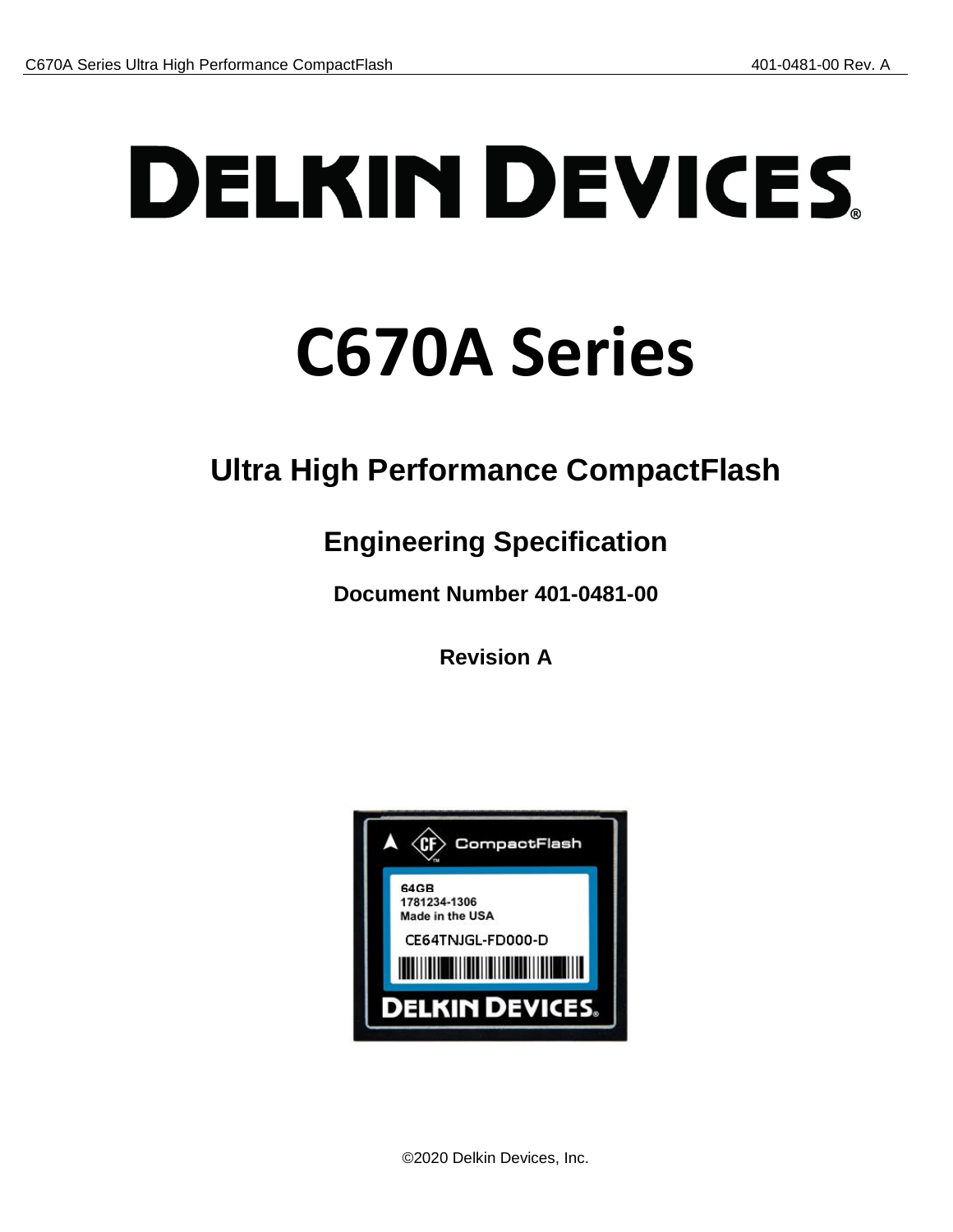## **Table of Contents**

| 1.0        |                |  |
|------------|----------------|--|
| 1.1<br>1.2 |                |  |
| 1.3        |                |  |
|            |                |  |
| 2.0        |                |  |
| 2.1        |                |  |
| 2.2        |                |  |
| 2.3        |                |  |
| 3.0        |                |  |
| 3.1        |                |  |
| 3.2        |                |  |
| 4.0        |                |  |
| 4.1        |                |  |
| 4.2        |                |  |
| 4.3        |                |  |
| 4.4        |                |  |
| 4.5        |                |  |
| 4.6        |                |  |
| 4.7        |                |  |
| 4.8        |                |  |
|            | 4.8.1          |  |
| 5.0        |                |  |
| 5.1        |                |  |
|            | 5.1.1          |  |
|            | 5.1.2          |  |
| 5.2        |                |  |
|            | 5.2.1          |  |
|            | 5.2.2<br>5.2.3 |  |
|            | 5.2.4          |  |
|            |                |  |
| 6.0        |                |  |
| 6.1        |                |  |
| 6.2        |                |  |

# **Table of Figures**

|--|--|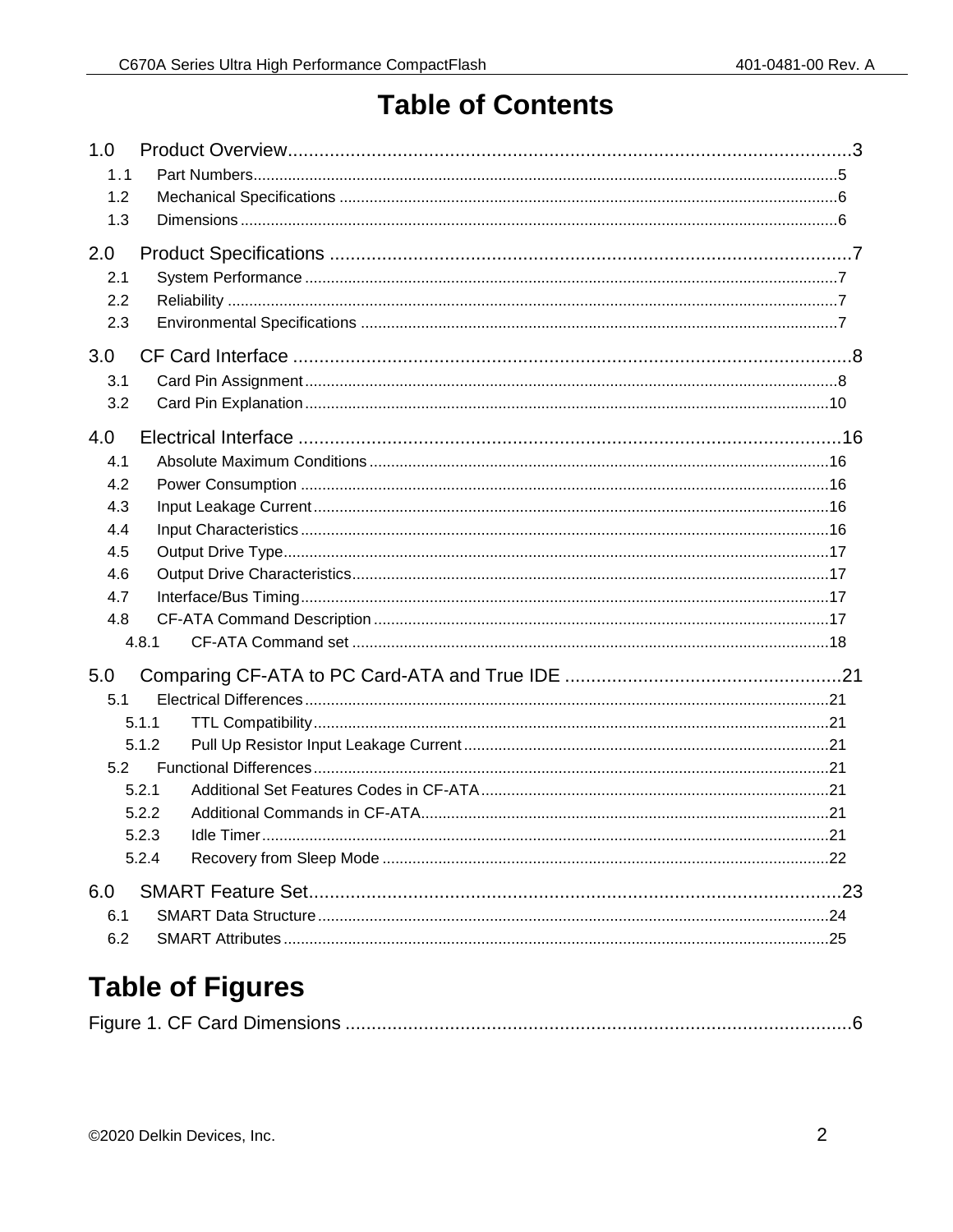# <span id="page-2-0"></span>**1.0 Product Overview**

Delkin Devices' *Ultra High Performance CompactFlash* memory cards possess advanced features for applications requiring high performance and large storage capacity. These cards have superior features such as:

- Global Wear Leveling
- Advanced ECC error correction 72 bit / 1KB
- Up to 150 MB/sec sustained read speed and 135 MB/sec sustained write speed\*
- Operating Temperature Range: Industrial (-40 to 85°C)
- Compliant with CompactFlash Specification Rev. 6.0, Type 1, and ATA/ATAPI-8
- Operating modes PIO Mode  $0 6$ , Multiword DMA Mode  $0 4$ , Ultra DMA Model  $0 7$ , PCMCIA Ultra DMA Mode 0 - 7
- Compliant with European Union Directive 2011/65/EU (ROHS 2-2.4) and GB/T 26572-2011 (China ROHS 2)
- Shock: 40g's at 11ms, MIL-STD-810, Method 516.6
- Vibration: 15Hz to 2,000Hz, MIL-STD-810, Method 514.5
- Humidity: 95% R-H, MIL-STD-810, Method 507.4
- Altitude: 80,000 feet
- NAND Single Level Cell flash (SLC)
- Capacities supported: SLC: 4 64GB
- Supports 3.3-Volt and 5-Volt operation
- Available in Fixed Drive or Removable configurations
- $\bullet$  Solid State no moving parts
- Available upon request Custom CIS, mechanical features, labels and packaging
- Optional conformal coating for protection from moisture, salt fog, dust, etc.
- Ruggedization options for environments with extreme shock and vibration conditions

\*Dependent card capacity/configuration, host configuration and testing equipment.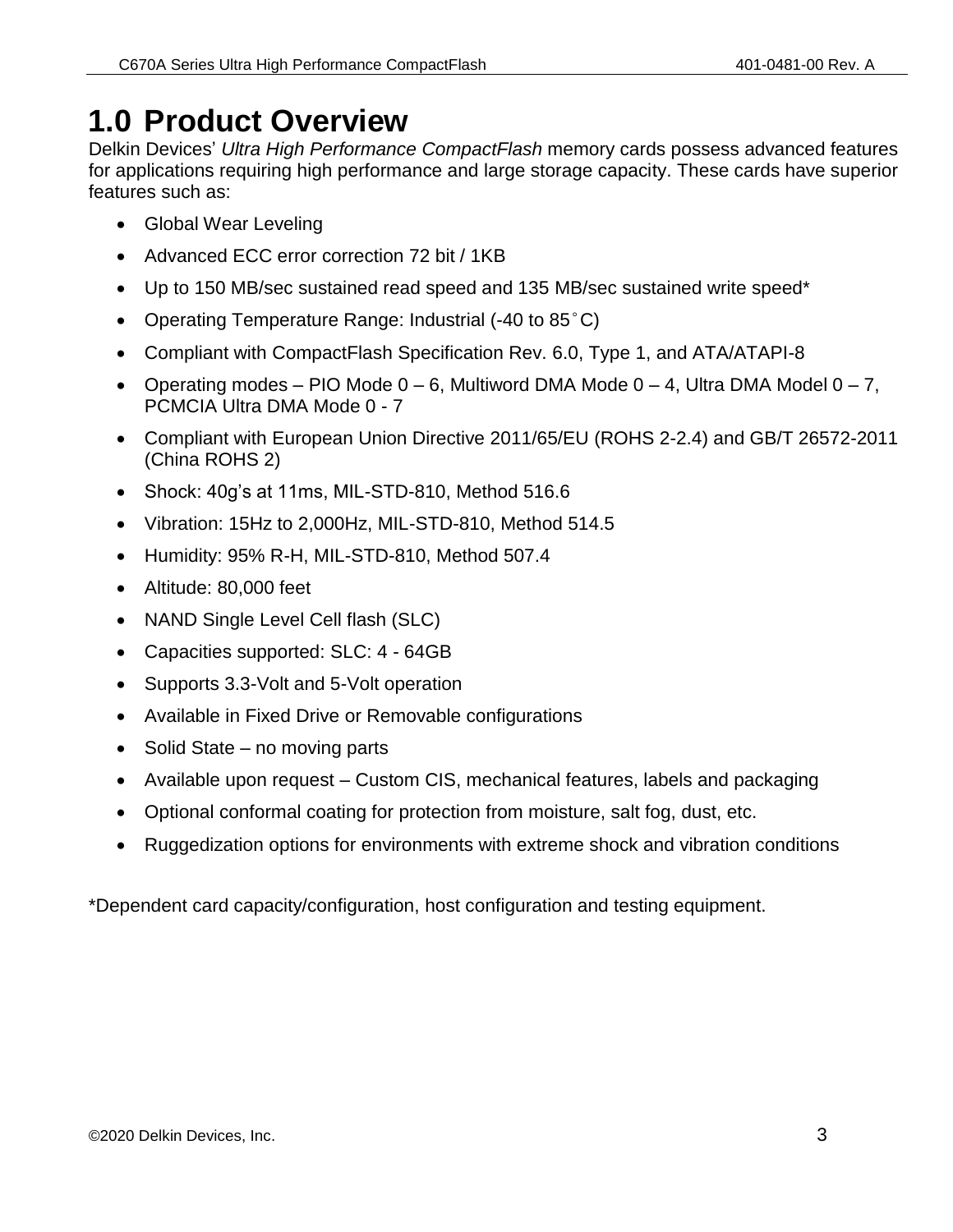Delkin Devices' Ultra High Performance CompactFlash cards are manufactured in the USA at our own facilities in Poway, California. The cards are supported by Delkin's locked-down Bill of Materials that ensures consistent product performance and future compatibility. Delkin's Industrial line of CompactFlash is the perfect solution for enterprises demanding specific higher qualitative and performance functions in a widely accepted, time-tested form factor.

#### **Applications:**

- Industrial Computers Flight Systems Agriculture
- Embedded Systems Manufacturing Gaming
- Data Acquisition Military
- 
- 
- 
- 
- Automotive Pelecommunications
-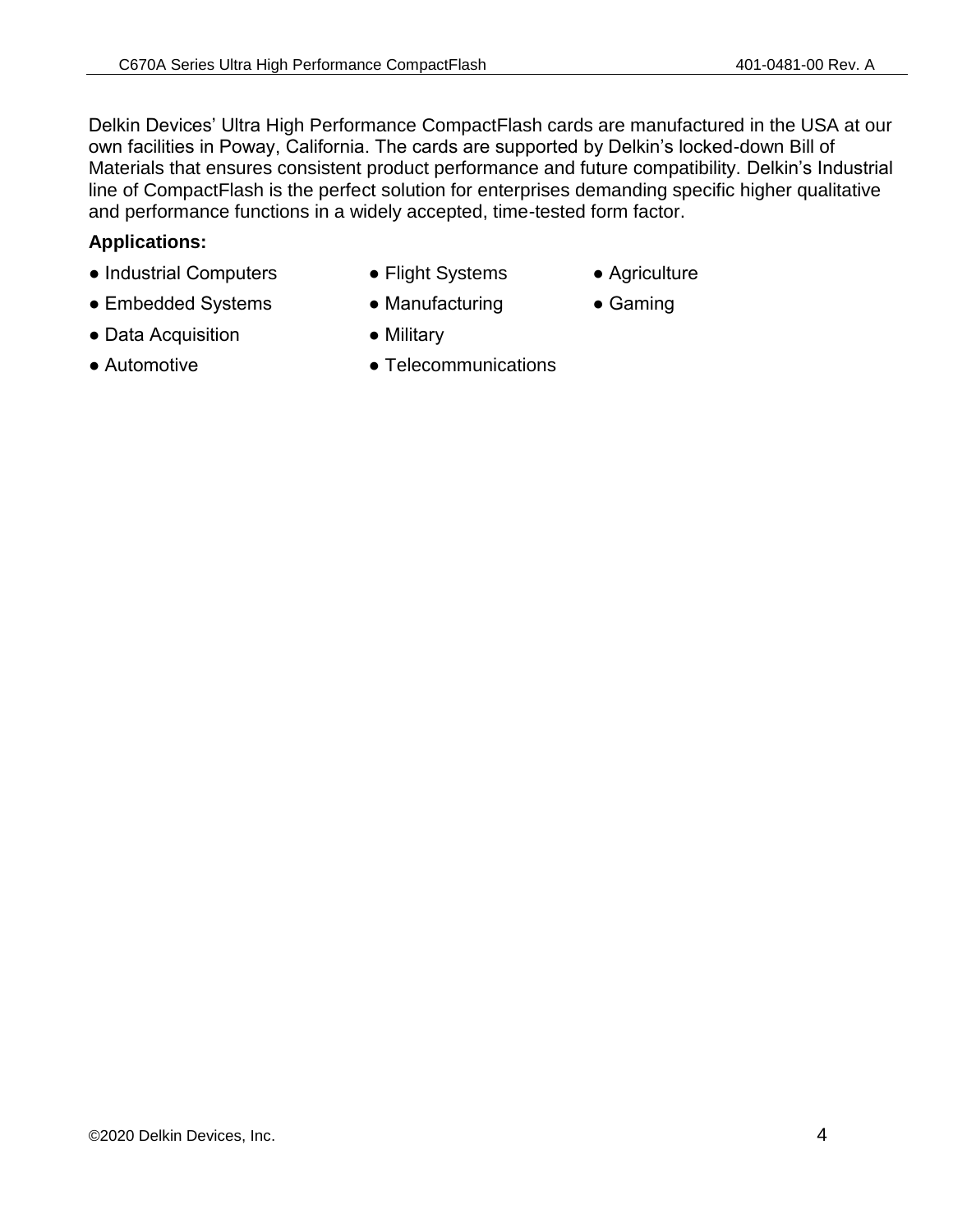#### <span id="page-4-0"></span>1.1 Part Numbers

Delkin Devices' Ultra High Performance CompactFlash cards are available in the following Configurations (other capacities available upon request):

| <b>Flash Type &amp;</b><br><b>Operating Temp</b>      | Capacity | <b>Part Number</b> |
|-------------------------------------------------------|----------|--------------------|
|                                                       | 4GB      | CE04TQHGL-xx000-D  |
|                                                       | 8GB      | CE08TQSGL-xx000-D  |
| <b>SLC</b><br>$(-40 \text{ to } +85^{\circ}\text{C})$ | 16GB     | CE16TQJGL-xx000-D  |
|                                                       | 32GB     | CE32TNKGL-xx000-D  |
|                                                       | 64GB     | CE64TNJGL-xx000-D  |

Notes:

- To configure the card for removable, fixed disk, etc., replace the xx in the part numbers above as follows:
	- FD: Fixed Disk, DMA/UDMA Enabled
	- F1: Fixed Disk, DMA/UDMA Disabled
	- F2: Fixed Disk, DMA Enabled, UDMA Disabled
	- XX: Removable Disk, DMA/UDMA Enabled
	- X1: Removable Disk, DMA/UDMA Disabled
	- X2: Removable Disk, DMA Enabled, UDMA Disabled
	- X3: Removable Disk, DMA Enabled, UDMA Restricted to UDMA 2
- To add Conformal Coating, change the 000 in the part number to 0**5**0.
- To add full mechanical ruggedization (which may include underfill / epoxy on component leads, conformal coating and silicone sealant between main components and case) change the CE in the part number to CR.
- Usable capacities are within 10% of the gross capacity figures shown above, which is typical with all NAND flash devices, as a small portion of the total is needed for controller firmware and spare block reserves.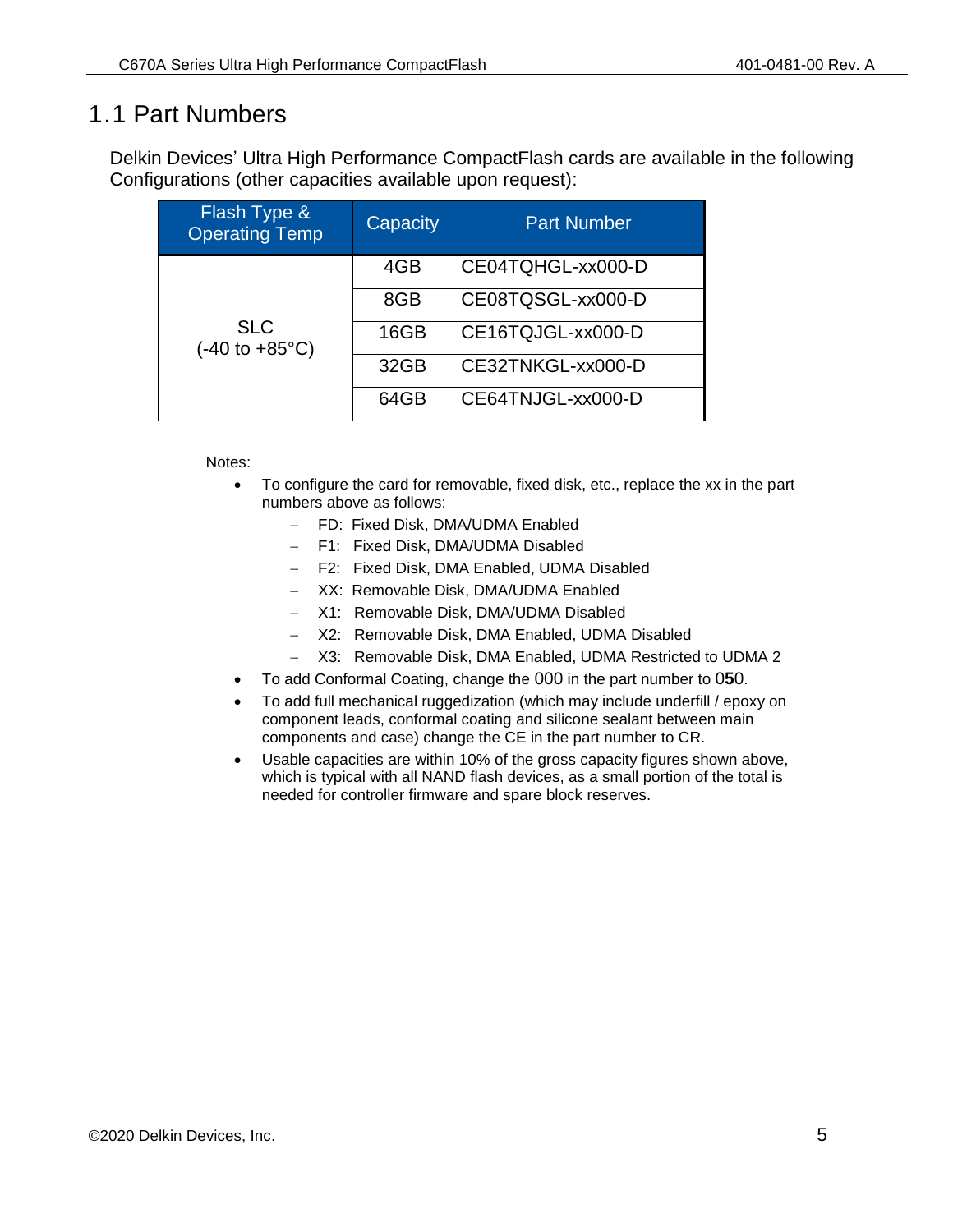#### <span id="page-5-0"></span>1.2 Mechanical Specifications

Delkin Devices Ultra High Performance CompactFlash cards are Type I CompactFlash cards.

#### <span id="page-5-1"></span>1.3 Dimensions

| Length:                            | $36.4 \pm 0.15$ mm $(1.433 \pm 0.06)$ in.) |
|------------------------------------|--------------------------------------------|
| Width:                             | $42.80 \pm 0.10$ mm (1.685 ±.004 in.)      |
| Thickness Including<br>Label Area: | 3.3 mm $\pm$ 0.10 mm (.130 $\pm$ .004 in.) |
| Weight:                            | 12.0 g typical                             |



<span id="page-5-2"></span>specification Rev. 1.2, the notch was removed for ease of tooling. This optional configuration can be used but it is not recommended.

**Figure 1. CF Card Dimensions**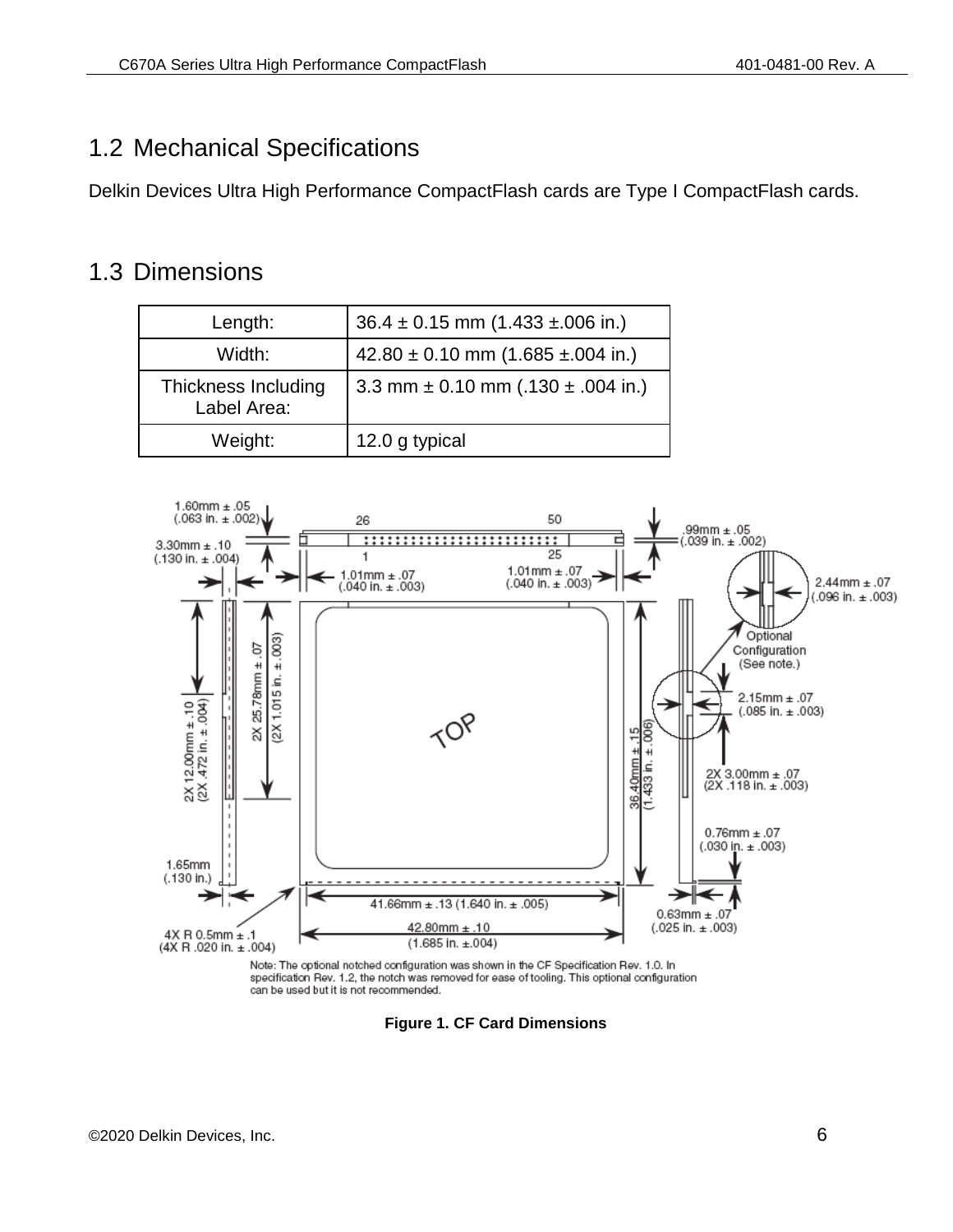# <span id="page-6-0"></span>**2.0 Product Specifications**

#### <span id="page-6-1"></span>2.1 System Performance

| <b>Card Configuration</b> | <b>Sustained Read (MB/s)</b> | <b>Sustained Write (MB/s)</b> |
|---------------------------|------------------------------|-------------------------------|
| 4GB SLC                   | 95                           | 40                            |
| 8GB SLC                   | 100                          | 80                            |
| 16GB SLC                  | 140                          | 105                           |
| 32GB SLC                  | 150                          | 130                           |
| 64GB SLC                  | 150                          | 135                           |

**Note**: Figures reported in UDMA 7 mode, using CrystalDiskMark to benchmark performance. All values dependent on card capacity/configuration, host configuration and testing environment.

#### <span id="page-6-2"></span>2.2 Reliability

| Parameter                   | Value                                                                                       |  |  |  |
|-----------------------------|---------------------------------------------------------------------------------------------|--|--|--|
| Endurance**                 | 64GB SLC:<br>57 TBW                                                                         |  |  |  |
| MTBF***                     | $>2$ million hours at 0°C<br>>100,000 hours at 60 $^{\circ}$ C                              |  |  |  |
| Data Retention (at 30°C)    | SLC: 10 years up to 10% of P/E cycles consumed,<br>1 year after 100% of P/E cycles consumed |  |  |  |
| <b>Connector Durability</b> | 10,000 insertion cycles                                                                     |  |  |  |

\*\* Endurance estimates based on Enterprise Workload per JEDEC JESD219A. The figures provided are estimates and not guarantees of endurance. Actual results may vary depending on usage, operating temperature and other conditions. Contact Delkin for endurance estimates on other capacities.

\*\*\* Dependent on configuration and testing environment

### <span id="page-6-3"></span>2.3 Environmental Specifications

| Features                     | Operating                                  |
|------------------------------|--------------------------------------------|
| Storage Temperature          | $-50 - 100^{\circ}$ C                      |
| <b>Operating Temperature</b> | $-40 \sim 85^{\circ}$ C                    |
| Humidity                     | 5% - 95% RH, non-condensing                |
| Vibration                    | 15Hz to 2000Hz (MIL-STD-810, Method 514.5) |
| <b>Shock</b>                 | 40g's at 11ms                              |
| Altitude                     | 80,000 feet max.                           |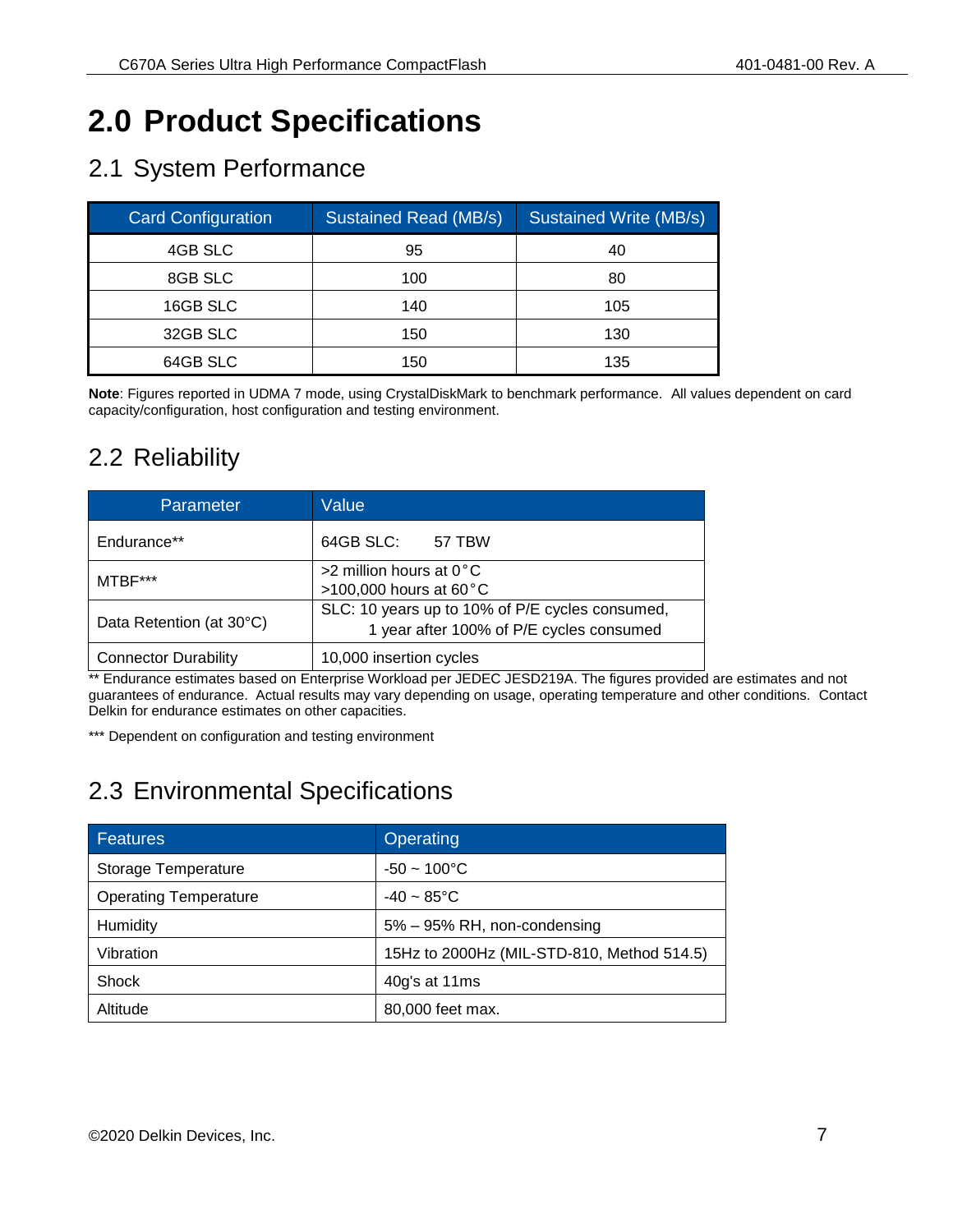# <span id="page-7-0"></span>**3.0 CF Card Interface**

#### <span id="page-7-1"></span>3.1 Card Pin Assignment

|                | Memory card mode   |                | I/O card mode      |                          | True IDE mode      |                          |
|----------------|--------------------|----------------|--------------------|--------------------------|--------------------|--------------------------|
| Pin No.        | <b>Signal Name</b> | I/O            | <b>Signal Name</b> | I/O                      | <b>Signal Name</b> | I/O                      |
| $\mathbf{1}$   | <b>GND</b>         |                | <b>GND</b>         |                          | <b>GND</b>         | $\overline{\phantom{0}}$ |
| $\overline{2}$ | D <sub>3</sub>     | I/O            | D <sub>3</sub>     | I/O                      | D <sub>3</sub>     | I/O                      |
| 3              | D <sub>4</sub>     | I/O            | D <sub>4</sub>     | I/O                      | D <sub>4</sub>     | I/O                      |
| $\overline{4}$ | D <sub>5</sub>     | I/O            | D <sub>5</sub>     | I/O                      | D <sub>5</sub>     | I/O                      |
| 5              | D <sub>6</sub>     | I/O            | D <sub>6</sub>     | I/O                      | D <sub>6</sub>     | I/O                      |
| 6              | D7                 | I/O            | D7                 | I/O                      | D7                 | I/O                      |
| $\overline{7}$ | $-CE1$             | $\mathsf{l}$   | $-CE1$             | L                        | $-CS0$             | $\mathbf{I}$             |
| 8              | A10                | $\mathsf{l}$   | A10                | $\mathsf{I}$             | A10                | $\overline{\phantom{a}}$ |
| 9              | $-OE$              | $\mathsf{I}$   | $-OE$              | $\mathsf{I}$             | -ATASEL            | $\overline{\phantom{a}}$ |
| 10             | A <sub>9</sub>     | $\mathsf{l}$   | A <sub>9</sub>     |                          | A <sub>9</sub>     |                          |
| 11             | A <sub>8</sub>     | $\mathsf{l}$   | A <sub>8</sub>     | I                        | A <sub>8</sub>     | $\mathsf{l}$             |
| 12             | A7                 | $\mathsf{I}$   | A7                 | I                        | A7                 | $\mathsf{I}$             |
| 13             | Vcc                |                | Vcc                |                          | Vcc                |                          |
| 14             | A <sub>6</sub>     | $\mathsf{I}$   | A <sub>6</sub>     | $\mathsf{I}$             | A <sub>6</sub>     | $\mathbf{I}$             |
| 15             | A <sub>5</sub>     | $\mathsf{l}$   | A <sub>5</sub>     | $\mathsf{I}$             | A <sub>5</sub>     | I                        |
| 16             | A4                 | $\mathsf{l}$   | A4                 | T                        | A4                 | $\overline{\phantom{a}}$ |
| 17             | A <sub>3</sub>     | $\mathsf{I}$   | A <sub>3</sub>     | I                        | A <sub>3</sub>     | $\mathsf{I}$             |
| 18             | A2                 | $\mathsf{l}$   | A2                 | $\overline{\phantom{a}}$ | A2                 | $\overline{\phantom{a}}$ |
| 19             | A <sub>1</sub>     | $\mathsf{I}$   | A <sub>1</sub>     | $\mathsf{I}$             | A <sub>1</sub>     | $\overline{1}$           |
| 20             | A <sub>0</sub>     | $\mathsf{I}$   | A <sub>0</sub>     | I                        | A <sub>0</sub>     | $\overline{1}$           |
| 21             | D <sub>0</sub>     | I/O            | D <sub>0</sub>     | I/O                      | D <sub>0</sub>     | I/O                      |
| 22             | D <sub>1</sub>     | I/O            | D <sub>1</sub>     | I/O                      | D <sub>1</sub>     | I/O                      |
| 23             | D <sub>2</sub>     | I/O            | D <sub>2</sub>     | I/O                      | D <sub>2</sub>     | I/O                      |
| 24             | <b>WP</b>          | $\circ$        | $-IOIS16$          | $\overline{O}$           | $-IOCS16$          | $\overline{O}$           |
| 25             | $-CD2$             | $\overline{O}$ | $-CD2$             | $\overline{O}$           | $-CD2$             | $\overline{O}$           |
| 26             | $-CD1$             | $\mathsf O$    | $-CD1$             | $\overline{O}$           | $-CD1$             | $\circ$                  |
| 27             | D11                | I/O            | D11                | I/O                      | D11                | I/O                      |
| 28             | D <sub>12</sub>    | I/O            | D <sub>12</sub>    | I/O                      | D <sub>12</sub>    | I/O                      |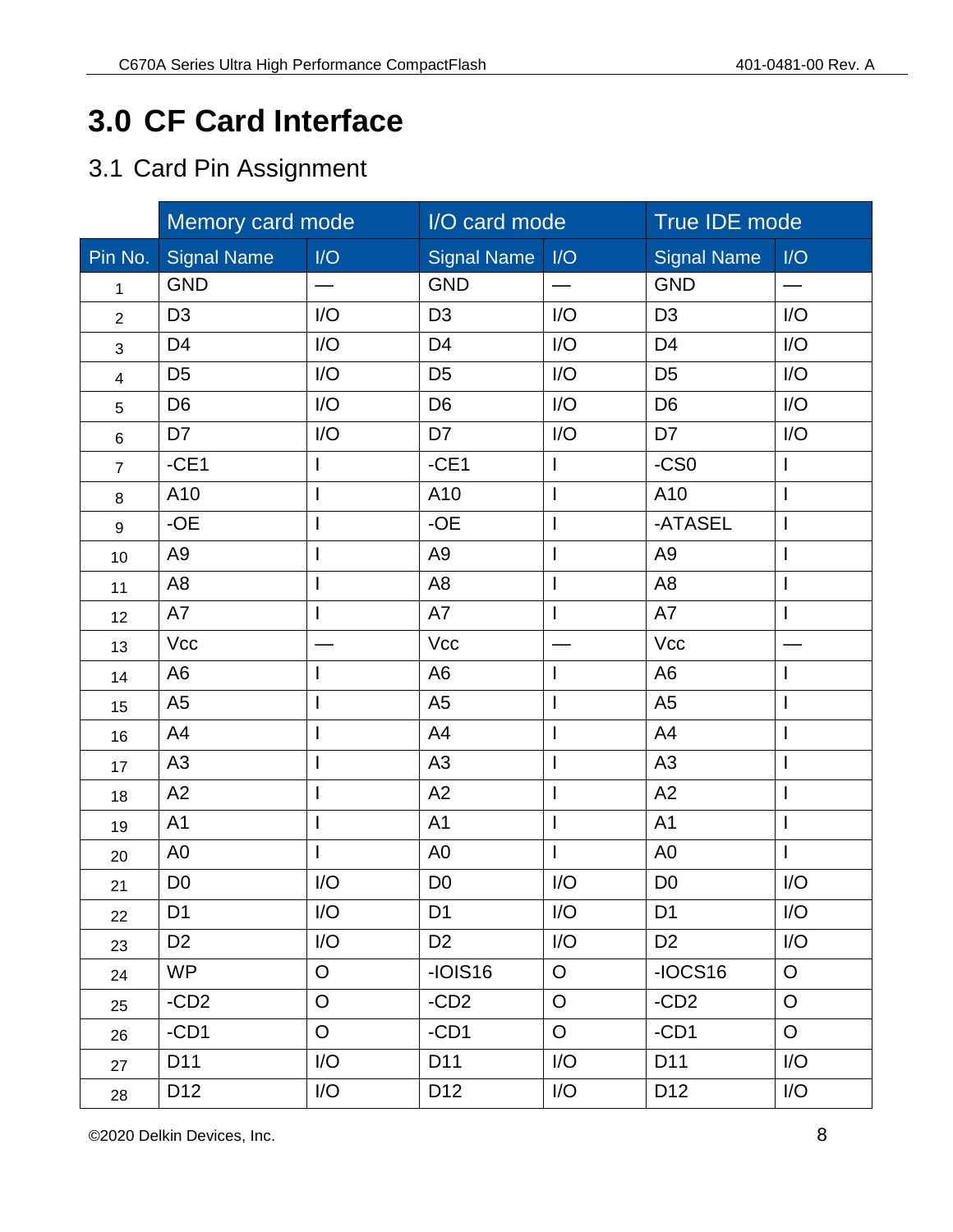|         | Memory card mode   |                | I/O card mode      |                | True IDE mode      |                |
|---------|--------------------|----------------|--------------------|----------------|--------------------|----------------|
| Pin No. | <b>Signal Name</b> | I/O            | <b>Signal Name</b> | I/O            | <b>Signal Name</b> | I/O            |
| 29      | D <sub>13</sub>    | I/O            | D <sub>13</sub>    | I/O            | D <sub>13</sub>    | I/O            |
| 30      | D <sub>14</sub>    | I/O            | D <sub>14</sub>    | I/O            | D <sub>14</sub>    | I/O            |
| 31      | D <sub>15</sub>    | I/O            | D <sub>15</sub>    | I/O            | D <sub>15</sub>    | I/O            |
| 32      | $-CE2$             | I              | $-CE2$             | $\mathbf{I}$   | $-CS1$             | $\mathsf{I}$   |
| 33      | $-VS1$             | $\overline{O}$ | $-VS1$             | $\circ$        | $-VS1$             | $\circ$        |
| 34      | -IORD              | I              | -IORD              | $\overline{1}$ | -IORD              | $\overline{1}$ |
| 35      | -IOWR              | I              | -IOWR              | $\overline{1}$ | -IOWR              |                |
| 36      | -WE                | I              | -WE                | $\overline{1}$ | $-WE$              | $\overline{1}$ |
| 37      | RDY/-BSY           | $\overline{O}$ | -IREQ              | $\overline{O}$ | <b>INTRQ</b>       | $\overline{O}$ |
| 38      | Vcc                |                | Vcc                |                | Vcc                |                |
| 39      | -CSEL              |                | -CSEL              | $\mathbf{I}$   | -CSEL              | $\mathsf{I}$   |
| 40      | $-VS2$             | $\overline{O}$ | $-VS2$             | $\overline{O}$ | $-VS2$             | $\circ$        |
| 41      | <b>RESET</b>       |                | <b>RESET</b>       | L              | -RESET             | L              |
| 42      | -WAIT              | $\overline{O}$ | -WAIT              | $\circ$        | <b>IORDY</b>       | $\circ$        |
| 43      | -INPACK            | $\circ$        | -INPACK            | $\circ$        | <b>DMARQ</b>       | $\circ$        |
| 44      | -REG               |                | -REG               | $\mathsf{I}$   | -DMACK             | $\mathbf{I}$   |
| 45      | BVD <sub>2</sub>   | I/O            | -SPKR              | I/O            | -DASP              | I/O            |
| 46      | BVD1               | I/O            | -STSCHG            | I/O            | -PDIAG             | I/O            |
| 47      | D <sub>8</sub>     | I/O            | D <sub>8</sub>     | I/O            | D <sub>8</sub>     | I/O            |
| 48      | D <sub>9</sub>     | I/O            | D <sub>9</sub>     | I/O            | D <sub>9</sub>     | I/O            |
| 49      | D <sub>10</sub>    | I/O            | D <sub>10</sub>    | I/O            | D <sub>10</sub>    | I/O            |
| 50      | <b>GND</b>         |                | <b>GND</b>         |                | <b>GND</b>         |                |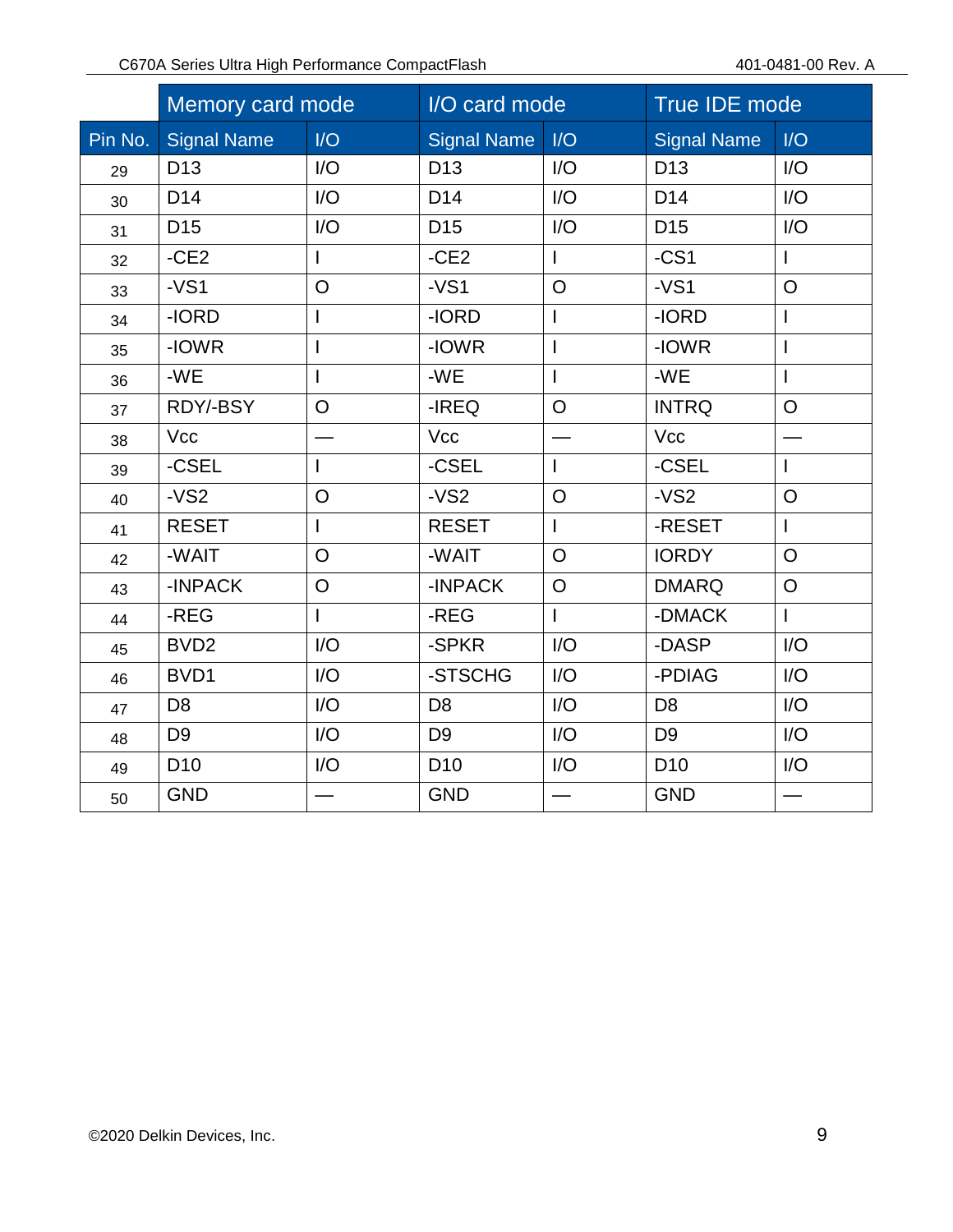# <span id="page-9-0"></span>3.2 Card Pin Explanation

| <b>Signal Name</b>                                                             | <b>Direction</b> | <b>Pin Number</b>                                  | <b>Description</b>                                                                                                                                                       |
|--------------------------------------------------------------------------------|------------------|----------------------------------------------------|--------------------------------------------------------------------------------------------------------------------------------------------------------------------------|
| A10 to A0<br>(PC Card Memory<br>mode)<br>A10 to A0<br>(PC Card Memory<br>mode) |                  | 8, 10, 11,<br>12, 14, 15,<br>16, 17, 18,<br>19, 20 | Address bus is A10 to A0. A10 is<br>MSB and A0 is LSB.                                                                                                                   |
| A <sub>2</sub> to A <sub>0</sub><br>(True IDE mode)                            |                  | 18, 19,<br>20                                      | Address bus is A10 to A0. Only<br>A2 to A0 are used, A10 to A3<br>should be grounded by the host.                                                                        |
| BVD1<br>(PC Card Memory<br>mode)                                               |                  |                                                    | BVD1 outputs the battery voltage<br>status in the card. This output line<br>is constantly driven to a high state<br>since a battery is not required for<br>this product. |
| -STSCHG<br>(PC Card I/O mode)                                                  | I/O              | 46                                                 | -STSCHG is used for changing the<br>status of Configuration and status<br>register in attribute area.                                                                    |
| -PDIAG<br>(True IDE mode)                                                      |                  |                                                    | -PDIAG is the Pass Diagnostic<br>signal in Master/Slave handshake<br>protocol.                                                                                           |
| BVD <sub>2</sub><br>(PC Card Memory<br>mode)                                   |                  |                                                    | BVD2 outputs the battery voltage<br>status in the card. This output line<br>is constantly driven to a high state<br>since a battery is not required for<br>this product. |
| -SPKR<br>(PC Card I/O mode)                                                    | I/O              | 45                                                 | -SPKR outputs speaker signals.<br>This output line is constantly<br>driven to a high state since this<br>product does not support the audio<br>function.                 |
| -DASP<br>(True IDE mode)                                                       |                  |                                                    | -DASP is the Disk Active/Slave<br>Present signal in the Master/Slave<br>handshake protocol.                                                                              |
| $-CD1, -CD2$<br>(PC Card Memory<br>mode)<br>$-CD1, -CD2$<br>(PC Card I/O mode) | O                | 26, 25                                             | -CD1 and -CD2 are the card<br>detection signals. -CD1 and -CD2<br>are connected to ground, so host<br>can detect that the card is inserted<br>or not.                    |
| $-CD1, -CD2$<br>(True IDE mode)                                                |                  |                                                    |                                                                                                                                                                          |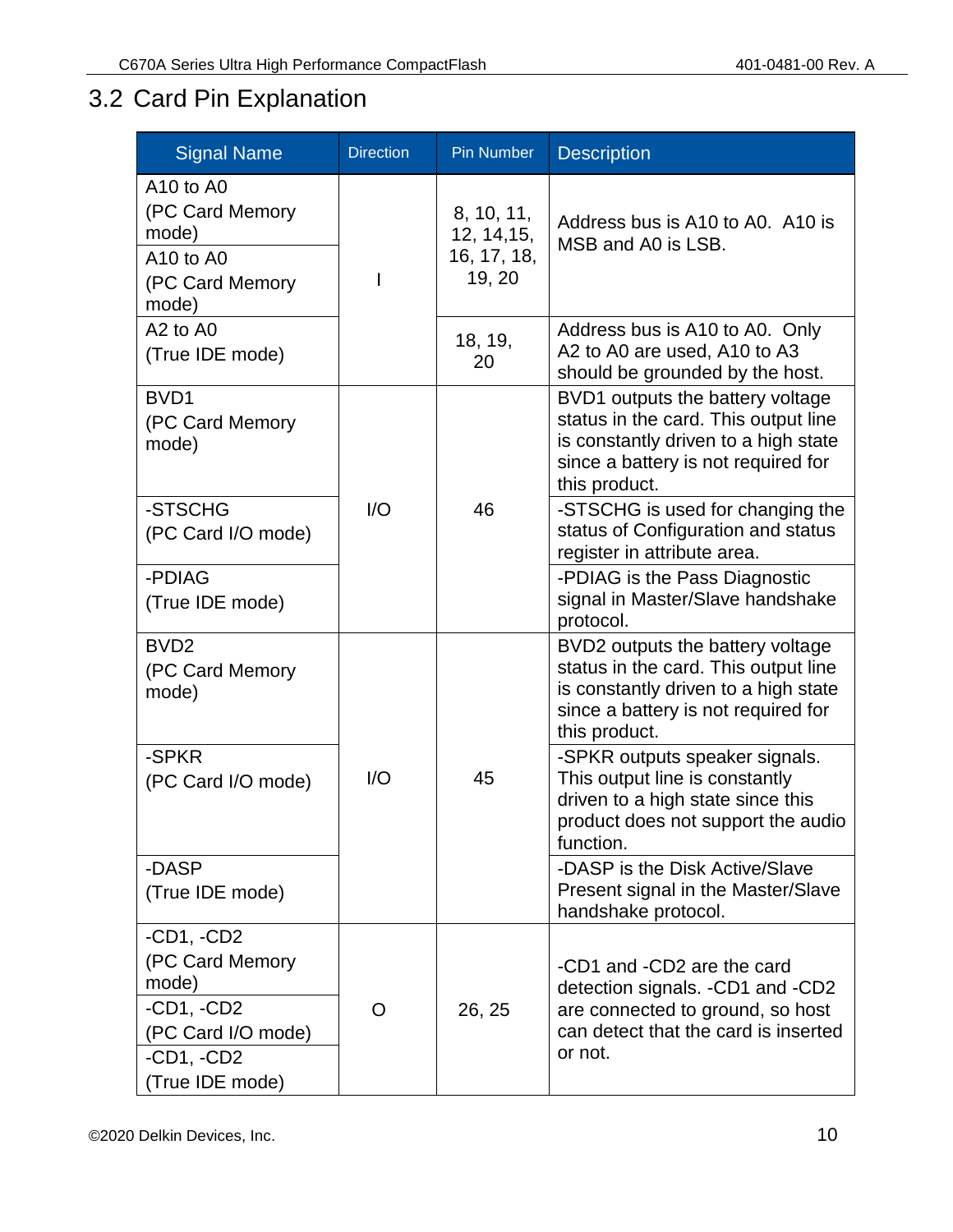| <b>Signal Name</b>                                                                                                                                                               | <b>Direction</b> | <b>Pin Number</b>                                                     | <b>Description</b>                                                                                                                                                                                                                                           |
|----------------------------------------------------------------------------------------------------------------------------------------------------------------------------------|------------------|-----------------------------------------------------------------------|--------------------------------------------------------------------------------------------------------------------------------------------------------------------------------------------------------------------------------------------------------------|
| $-CE1, -CE2$<br><b>PC Card Memory</b><br>mode)<br><b>Card Enable</b><br>$-CE1, -CE2$<br>(PC Card I/O mode)<br><b>Card Enable</b>                                                 |                  | 7,32                                                                  | -CE1 and -CE2 are low active card<br>select signals. Byte/Word/Odd<br>byte modes are defined by<br>combination Card Enable of -CE1,<br>-CE2 and A0.                                                                                                          |
| $-CS0, -CS1$<br>(True IDE mode)<br><b>Card Enable</b>                                                                                                                            |                  |                                                                       | -CE2 is used for select the<br>Alternate Status Register and the<br>Device Control Register while -<br>CE1 is the chip select for the other<br>task file registers.                                                                                          |
| -CSEL<br>(PC Card Memory<br>mode)<br>-CSEL<br>(PC Card I/O mode)                                                                                                                 |                  |                                                                       | This signal is not used.                                                                                                                                                                                                                                     |
| -CSEL<br>(True IDE mode)                                                                                                                                                         |                  | 39                                                                    | This signal is used to configure<br>this device as a<br>Master or a Slave when configured<br>in the True IDE mode. When this<br>pin is grounded, this device is<br>configured as a Master. When the<br>pin is open, this device is<br>configured as a Slave. |
| D <sub>15</sub> to D <sub>0</sub><br>(PC Card Memory<br>mode)<br>D <sub>15</sub> to D <sub>0</sub><br>(PC Card I/O mode)<br>D <sub>15</sub> to D <sub>0</sub><br>(True IDE mode) | 1/O              | 31, 30, 29,<br>28, 27, 49,<br>48, 47, 6,<br>5, 4, 3, 2,<br>23, 22, 21 | Data bus is D15 to D0. D0 is the<br>LSB of the even byte of the word.<br>D8 is the LSB of the odd byte of<br>the word.                                                                                                                                       |
| <b>GND</b><br>(PC Card Memory<br>mode)<br><b>GND</b><br>(PC Card I/O mode)<br><b>GND</b><br>(True IDE mode)                                                                      |                  | 1, 50                                                                 | Ground                                                                                                                                                                                                                                                       |
| -INPACK<br>(PC Card Memory<br>mode)                                                                                                                                              | O                | 43                                                                    | This signal is not used and should<br>not be connected at the host.                                                                                                                                                                                          |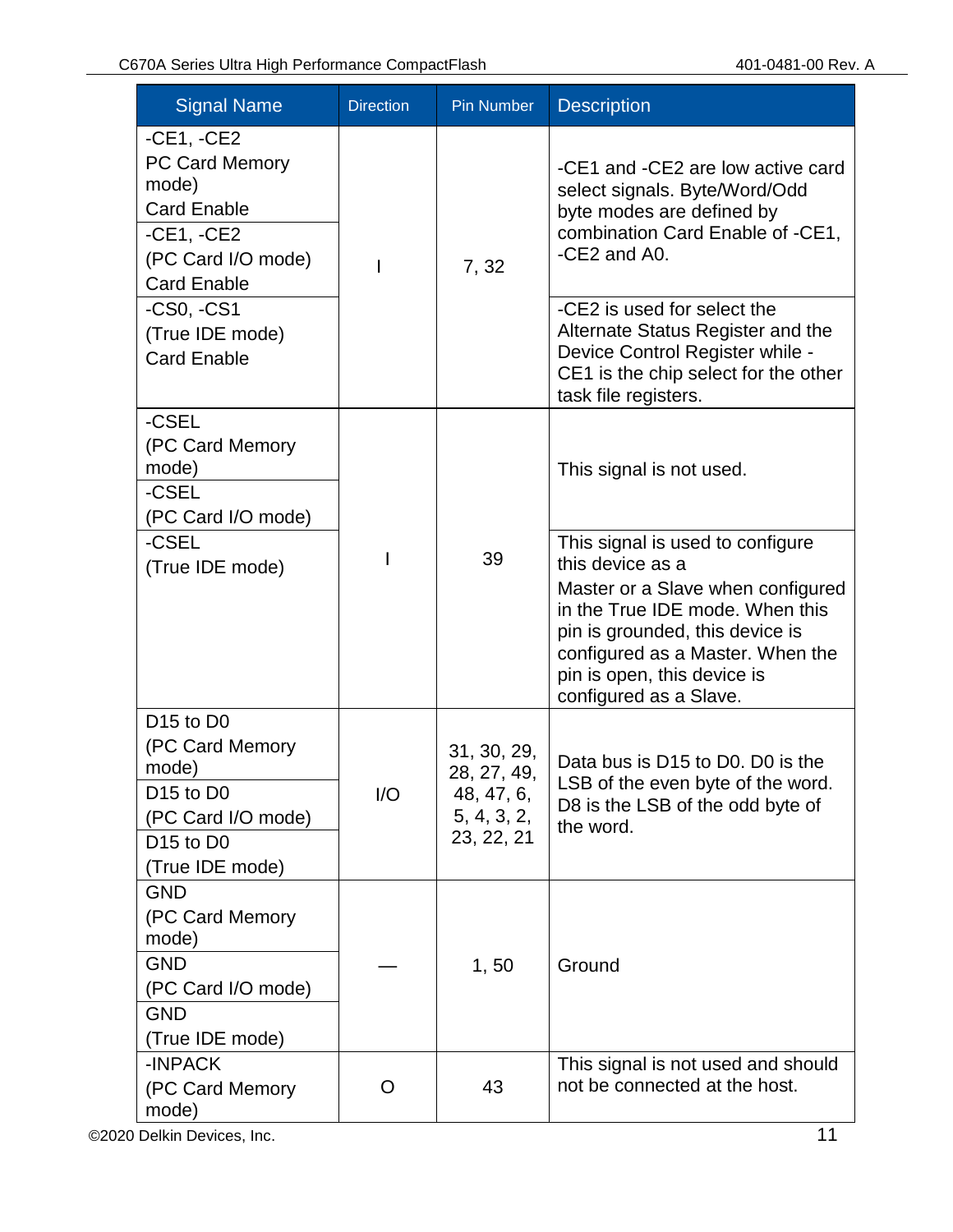| <b>Signal Name</b>                                 | <b>Direction</b> | <b>Pin Number</b> | <b>Description</b>                                                                                                                                                                                                                                     |
|----------------------------------------------------|------------------|-------------------|--------------------------------------------------------------------------------------------------------------------------------------------------------------------------------------------------------------------------------------------------------|
| -INPACK<br>(PC Card I/O mode)<br>Input Acknowledge |                  |                   | This signal is asserted low by this<br>card when the card is selected and<br>responding to an I/O read cycle at<br>the address that is on the address<br>bus during -CE and-IORD are low.<br>This signal is used for the input<br>data buffer control. |
| <b>DMARQ</b><br>(True IDE mode)                    |                  |                   | This signal is a DMA Request that<br>is used for DMA data transfers<br>between host and device.                                                                                                                                                        |
| -IORD<br>(PC Card Memory<br>mode)                  |                  |                   | This signal is not used.                                                                                                                                                                                                                               |
| -IORD<br>(PC Card I/O mode)                        |                  | 34                | -IORD is used for control of read<br>data in I/O task file area. This card<br>does not respond to -IORD until<br>I/O card interface setting up.                                                                                                        |
| -IORD<br>(True IDE mode)                           |                  |                   | -IORD is used for control of read<br>data in I/O task file area. This card<br>does not respond to -IORD until<br>True IDE interface setting up.                                                                                                        |
| -IOWR<br>(PC Card Memory<br>mode)                  |                  |                   | This signal is not used.                                                                                                                                                                                                                               |
| -IOWR<br>(PC Card I/O mode)                        |                  | 35                | -IOWR is used for control of data<br>write in I/O task file area. This card<br>does not respond to -IOWR until<br>I/O card interface setting up.                                                                                                       |
| -IOWR<br>(True IDE mode)                           |                  |                   | -IOWR is used for control of data<br>write in I/O task file area. This card<br>does not respond to -IOWR until<br>True IDE interface setting up.                                                                                                       |
| -OE<br>(PC Card Memory<br>mode)                    |                  |                   | -OE is used for the control of<br>reading register's data in attribute<br>area or task file area.                                                                                                                                                      |
| -OE<br>(PC Card I/O mode)                          |                  | 9                 | -OE is used for the control of<br>reading register's data in attribute<br>area.                                                                                                                                                                        |
| -ATASEL<br>(True IDE mode)                         |                  |                   | To enable True IDE mode this<br>input should be grounded by the<br>host.                                                                                                                                                                               |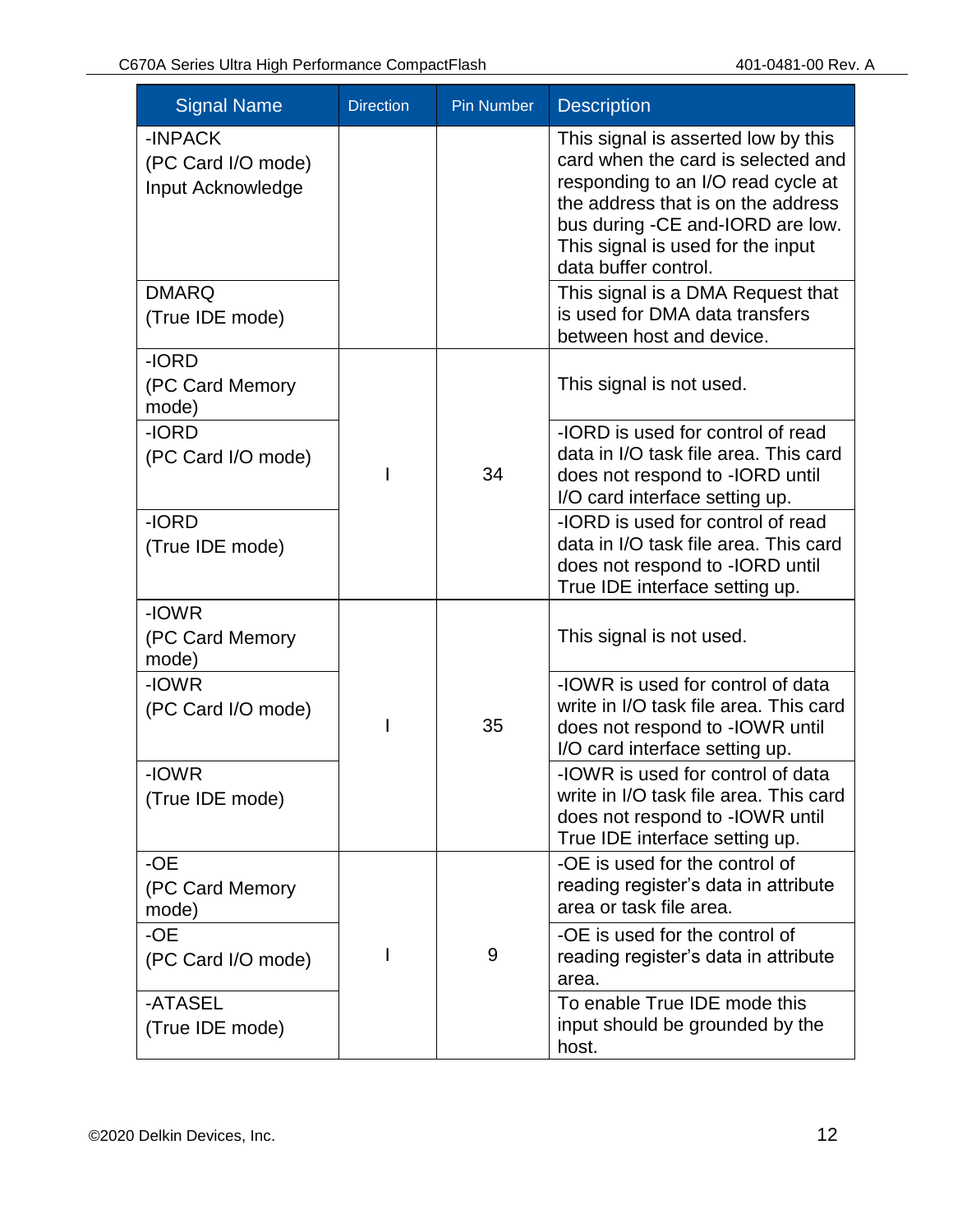| <b>Signal Name</b>                       | <b>Direction</b> | <b>Pin Number</b> | <b>Description</b>                                                                                                                                                                                                                                             |
|------------------------------------------|------------------|-------------------|----------------------------------------------------------------------------------------------------------------------------------------------------------------------------------------------------------------------------------------------------------------|
| RDY/-BSY<br>(PC Card Memory<br>mode)     |                  |                   | The signal is RDY/-BSY pin.<br>RDY/-BSY pin turns low level<br>during the card internal<br>initialization operation at Vcc<br>applied or reset applied, so next<br>access to the card should be after<br>the signal turned high level.                         |
| -IREQ<br>(PC Card I/O mode)              | O                | 37                | This signal is active low -IREQ pin.<br>The signal of low level indicates<br>that the card is requesting<br>software service to host, and high<br>level indicates that the card is not<br>requesting.                                                          |
| <b>INTRQ</b><br>(True IDE mode)          |                  |                   | This signal is the active high<br>Interrupt Request to the host.                                                                                                                                                                                               |
| -REG<br>(PC Card Memory<br>mode)         |                  | 44                | -REG is used during memory<br>cycles to distinguish between task<br>file and attribute memory<br>accesses. Attribute memory select<br>High for task file, Low for attribute<br>memory is accessed.                                                             |
| -REG<br>(PC Card I/O mode)               |                  |                   | -REG is constantly low when task<br>file or attribute memory is<br>accessed.                                                                                                                                                                                   |
| -DMACK<br>(True IDE mode)                |                  |                   | This is a DMA Acknowledge signal<br>by the host in response to DMARQ<br>to initiate DMA transfers.                                                                                                                                                             |
| <b>RESET</b><br>(PC Card Memory<br>mode) |                  |                   | This signal is active high RESET<br>pin. If this signal is asserted high,<br>the card internal initialization<br>begins to operate. During the card<br>internal initialization RDY/-BSY is<br>low. After the card internal<br>initialization RDY/-BSY is high. |
| <b>RESET</b><br>(PC Card I/O mode)       |                  | 41                | This signal is active high RESET<br>pin. If this signal is asserted high,<br>the card internal initialization<br>begins to operate. In this mode,<br>RDY/-BSY signal cannot be used,<br>so using Status Register the<br>Ready/Busy status can be<br>confirmed. |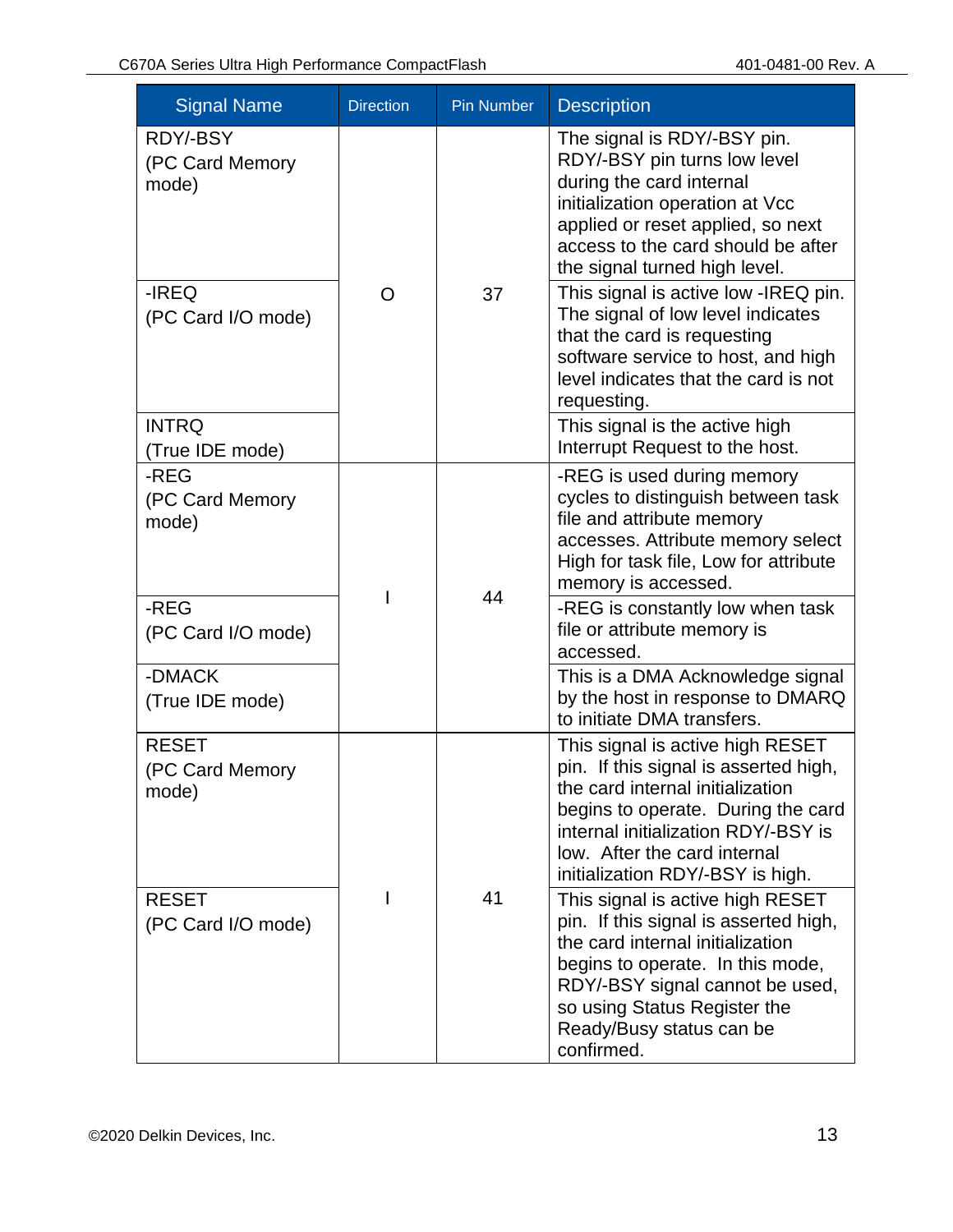| <b>Signal Name</b>                                                                             | <b>Direction</b> | <b>Pin Number</b> | <b>Description</b>                                                                                                                                                                                                                               |
|------------------------------------------------------------------------------------------------|------------------|-------------------|--------------------------------------------------------------------------------------------------------------------------------------------------------------------------------------------------------------------------------------------------|
| -RESET<br>(True IDE mode)                                                                      |                  |                   | This signal is active low -RESET<br>pin. If this signal is asserted low,<br>all the registers in this card are<br>reset. In this mode, RDY/-BSY<br>signal cannot be used, so using<br>status register the Ready/Busy<br>status can be confirmed. |
| <b>Vcc</b>                                                                                     |                  |                   |                                                                                                                                                                                                                                                  |
| (PC Card Memory<br>mode)                                                                       |                  |                   |                                                                                                                                                                                                                                                  |
| Vcc                                                                                            |                  | 13, 38            | $+5$ V, $+3.3$ V power.                                                                                                                                                                                                                          |
| (PC Card I/O mode)                                                                             |                  |                   |                                                                                                                                                                                                                                                  |
| <b>Vcc</b>                                                                                     |                  |                   |                                                                                                                                                                                                                                                  |
| (True IDE mode)                                                                                |                  |                   |                                                                                                                                                                                                                                                  |
| $-VS1, -VS2$<br>(PC Card Memory<br>mode)<br>$-VS1, -VS2$<br>(PC Card I/O mode)<br>$-VS1, -VS2$ | O                | 33, 40            | These signals are intended to<br>notify Vcc requirement to host. -<br>VS1 is held grounded and -VS2 is<br>non-connected in this card.                                                                                                            |
| (True IDE mode)                                                                                |                  |                   |                                                                                                                                                                                                                                                  |
| -WAIT<br>(PC Card Memory<br>mode)<br>-WAIT<br>(PC Card I/O mode)                               | O                | 42                | This signal is active low -WAIT pin.<br>In this card this signal is constantly<br>high level.                                                                                                                                                    |
| <b>IORDY</b><br>(True IDE mode)                                                                |                  |                   | This output signal may be used as<br>IORDY. In this card this signal is<br>constantly high impedance.                                                                                                                                            |
| -WE<br>(PC Card Memory<br>mode)                                                                |                  |                   | -WE is used for the control of<br>writing register's data in attribute<br>memory area or task file area.                                                                                                                                         |
| -WE<br>(PC Card I/O mode)                                                                      |                  | 36                | -WE is used for the control of<br>writing register's data in attribute<br>memory area.                                                                                                                                                           |
| -WE<br>(True IDE mode)                                                                         |                  |                   | This input signal is not used and<br>should be connected to Vcc by the<br>host.                                                                                                                                                                  |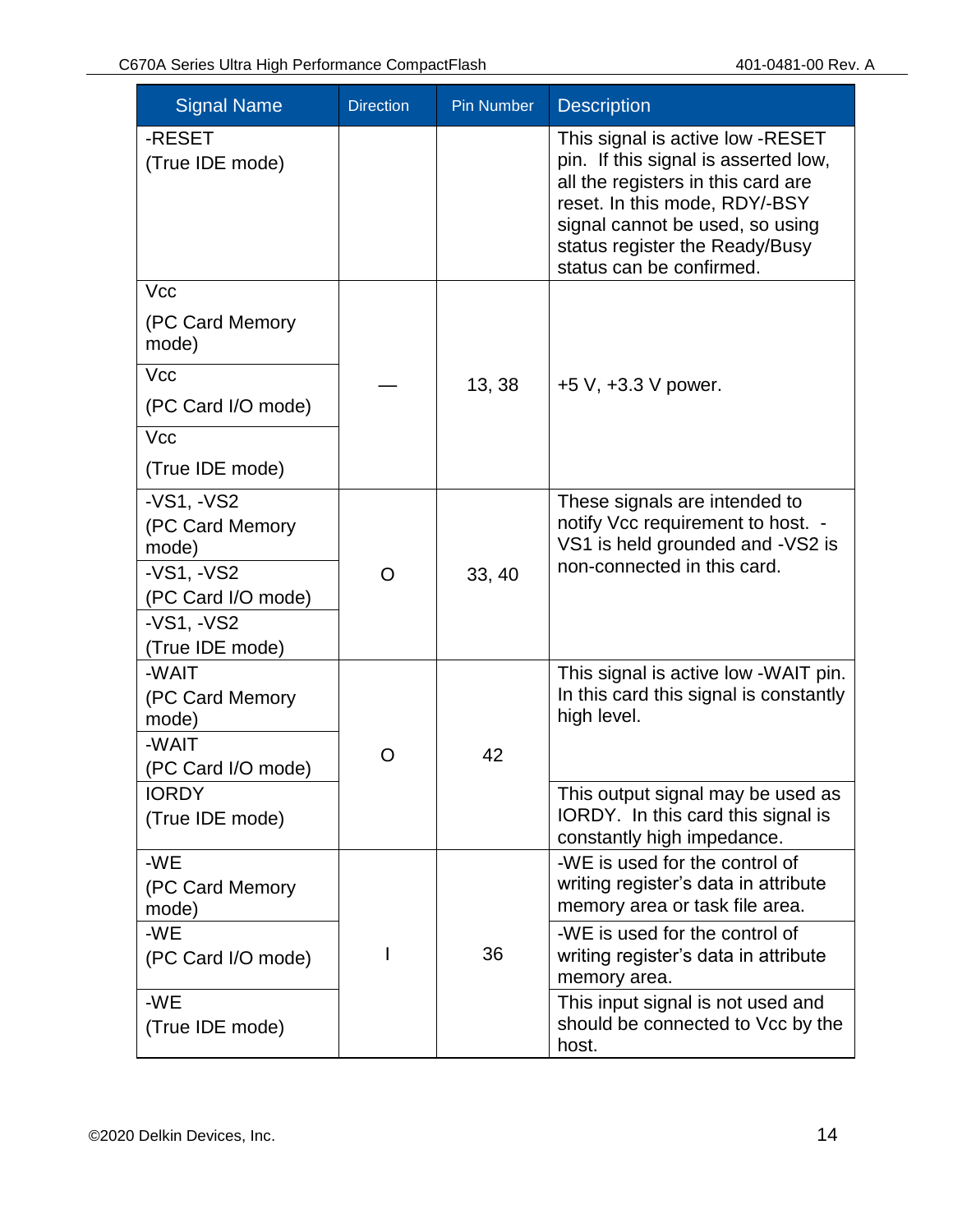| <b>Signal Name</b>                    | <b>Direction</b> | <b>Pin Number</b> | <b>Description</b>                                                                                 |
|---------------------------------------|------------------|-------------------|----------------------------------------------------------------------------------------------------|
| <b>WP</b><br>(PC Card Memory<br>mode) |                  |                   | WP is held low because this card<br>does not have write-protect switch.                            |
| $-IOIS16$<br>(PC Card I/O mode)       | O                | 24                | -IOIS16 is asserted when task file<br>registers are accessed in 16-bit<br>mode.                    |
| $-IOCS16$<br>(True IDE mode)          |                  |                   | This output signal is asserted low<br>when this device is expecting a<br>word data transfer cycle. |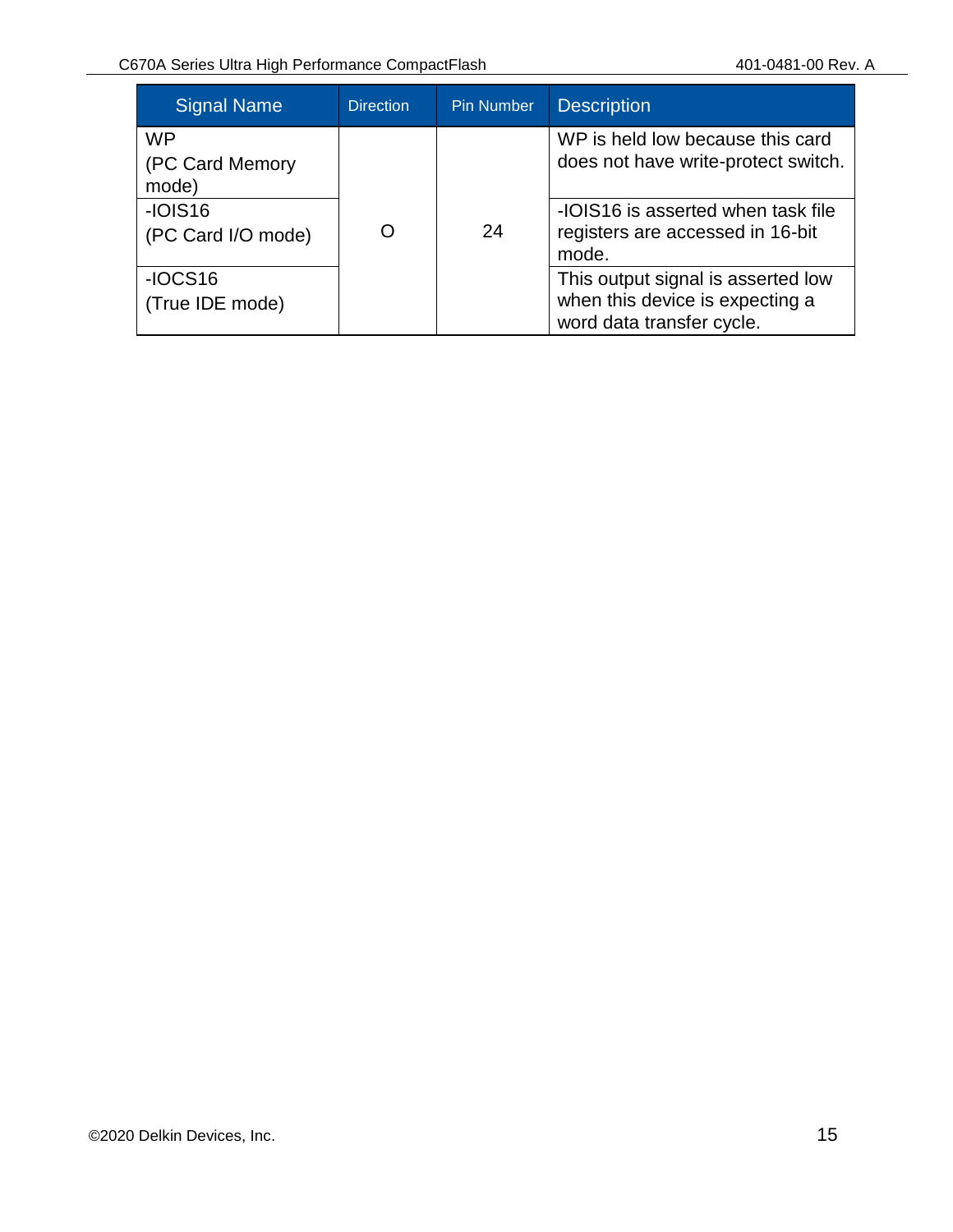# <span id="page-15-0"></span>**4.0 Electrical Interface**

#### <span id="page-15-1"></span>4.1 Absolute Maximum Conditions

| Parameter                                            | Symbol | <b>Conditions</b>                   |
|------------------------------------------------------|--------|-------------------------------------|
| Input Power                                          | Vcc    | $-0.3V$ min. to 6.5V Max            |
| Voltage on any pin except Vcc with<br>respect to GND |        | $-0.5V$ min. to $Vcc + 0.5V$<br>Max |

#### <span id="page-15-2"></span>4.2 Power Consumption

| Voltage    | Read       | Write      | Idle                  |
|------------|------------|------------|-----------------------|
| 3.3V Input | 380 mA max | 530 mA max | $1.06 \text{ mA max}$ |
| 5V Input   | 307 mA max | 350 mA max | $0.7 \text{ mA max}$  |

#### <span id="page-15-3"></span>4.3 Input Leakage Current

| ype        | <b>Parameter</b>          | Symbol           | <b>Conditions</b>                 | Min | <b>VD</b> | <b>Max</b> |     |
|------------|---------------------------|------------------|-----------------------------------|-----|-----------|------------|-----|
| lxZ        | Input Leakage<br>Current  |                  | $VHI = Vcc / VIL =$<br><b>GND</b> | - 1 |           |            | μA  |
| IxU        | <b>Pull Up Resistor</b>   | RPU <sub>1</sub> | $Vcc = 5.0V$                      | 50k |           | 500k       | Ohm |
| <b>IxD</b> | <b>Pull Down Resister</b> | RPD <sub>1</sub> | $Vcc = 5.0V$                      | 50k |           | 500k       | Ohm |

#### <span id="page-15-4"></span>4.4 Input Characteristics

| Type           | Parameter                                       | Symbo      | Min | <b>Max</b><br>$Vcc = 3.3V$ | <b>Typ</b> | <b>Min</b> | <b>Max</b><br>$Vcc = 5.0V$ | <b>Typ</b> | <b>Unit</b><br><sub>S</sub> |
|----------------|-------------------------------------------------|------------|-----|----------------------------|------------|------------|----------------------------|------------|-----------------------------|
|                | Input Voltage<br><b>CMOS</b>                    | Vih<br>Vil | 2.4 |                            | 0.6        | 4.0        |                            | 0.8        | Volt<br>S                   |
| $\overline{2}$ | Input Voltage<br><b>CMOS</b>                    | Vih<br>Vil | 1.5 |                            | 0.6        | 2.0        |                            | 0.8        | Volt<br>S                   |
| 3              | Input Voltage<br><b>CMOS Schmitt</b><br>Trigger | Vth<br>Vtl |     | 1.8<br>1.0                 |            |            | 2.8<br>2.0                 |            | Volt<br>S                   |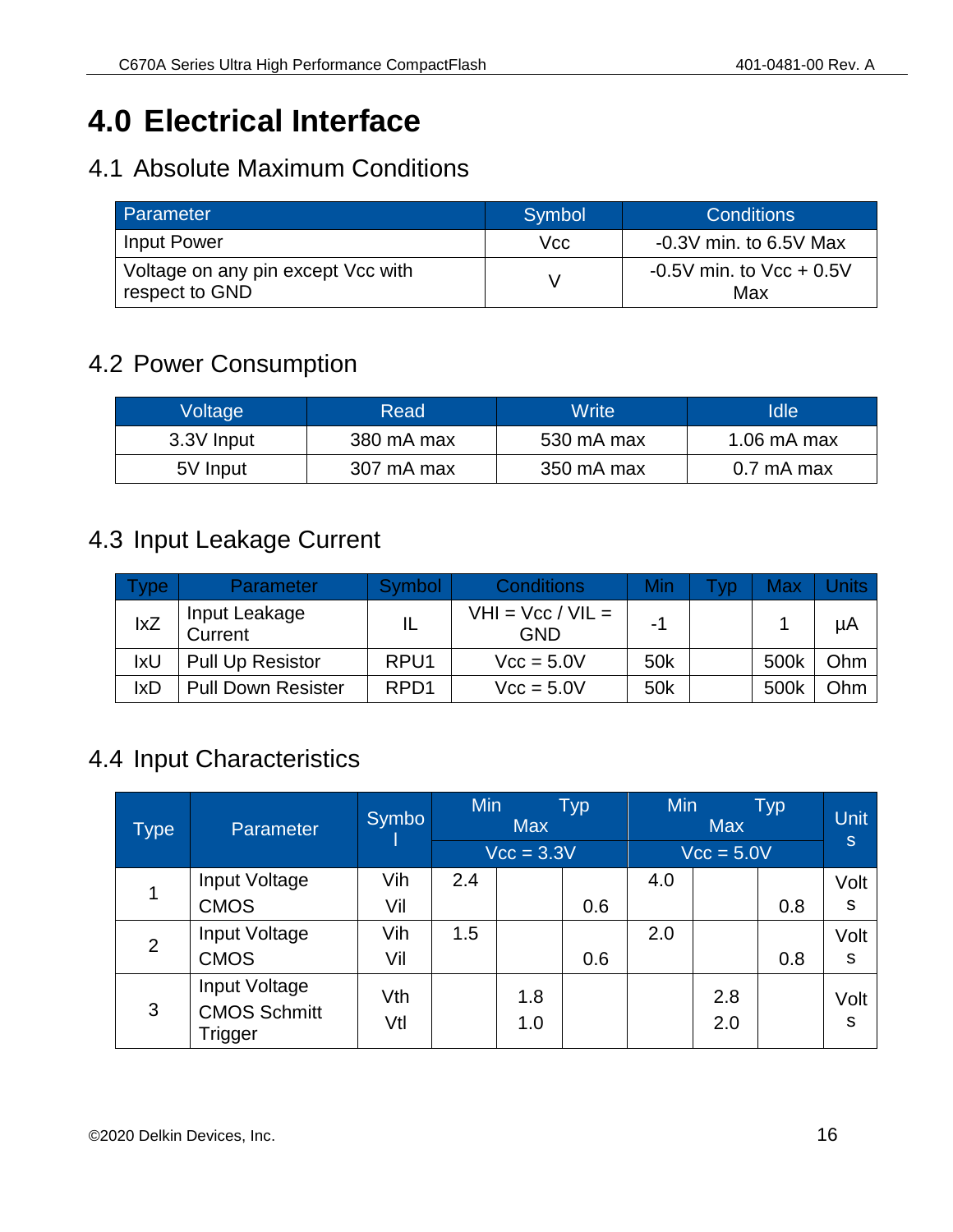#### <span id="page-16-0"></span>4.5 Output Drive Type

All outputs drive types are CMOS level.

#### <span id="page-16-1"></span>4.6 Output Drive Characteristics

| <b>Type</b>    | <b>Parameter</b>  | Symbol     | <b>Conditions</b>                         | Min         | Typ | <b>Max</b>            | <b>Units</b> |
|----------------|-------------------|------------|-------------------------------------------|-------------|-----|-----------------------|--------------|
| O <sub>1</sub> | Output<br>Voltage | Voh<br>Vol | $\mathsf{loh} = -4$<br>mA<br>$IoI = 4 mA$ | $Vcc -0.8V$ |     | <b>GND</b><br>$+0.4V$ | Volts        |
| 02             | Output<br>Voltage | Voh<br>Vol | $\text{loh} = -8$<br>mA<br>$IoI = 8 mA$   | $Vcc -0.8V$ |     | <b>GND</b><br>$+0.4V$ | Volts        |

#### <span id="page-16-2"></span>4.7 Interface/Bus Timing

There are two types of bus cycles and timing sequences that occur in the PCMCIA type interface, a direct mapped I/O transfer and a memory access. The two timing sequences are explained in detail in the PCMICA PC Card Standard. Delkin's CompactFlash Card conforms to the timing in that reference document.

#### <span id="page-16-3"></span>4.8 CF-ATA Command Description

This section defines the software requirements and the format of the commands the host sends to the CompactFlash cards. Commands are issued to the CompactFlash card by loading the required registers in the command block with the supplied parameters, and then writing the command code to the Command register. The manner in which a command is accepted varies. These are three classes of command acceptance, all dependent on the host not issuing commands unless the CompactFlash card is not busy (BSY=0).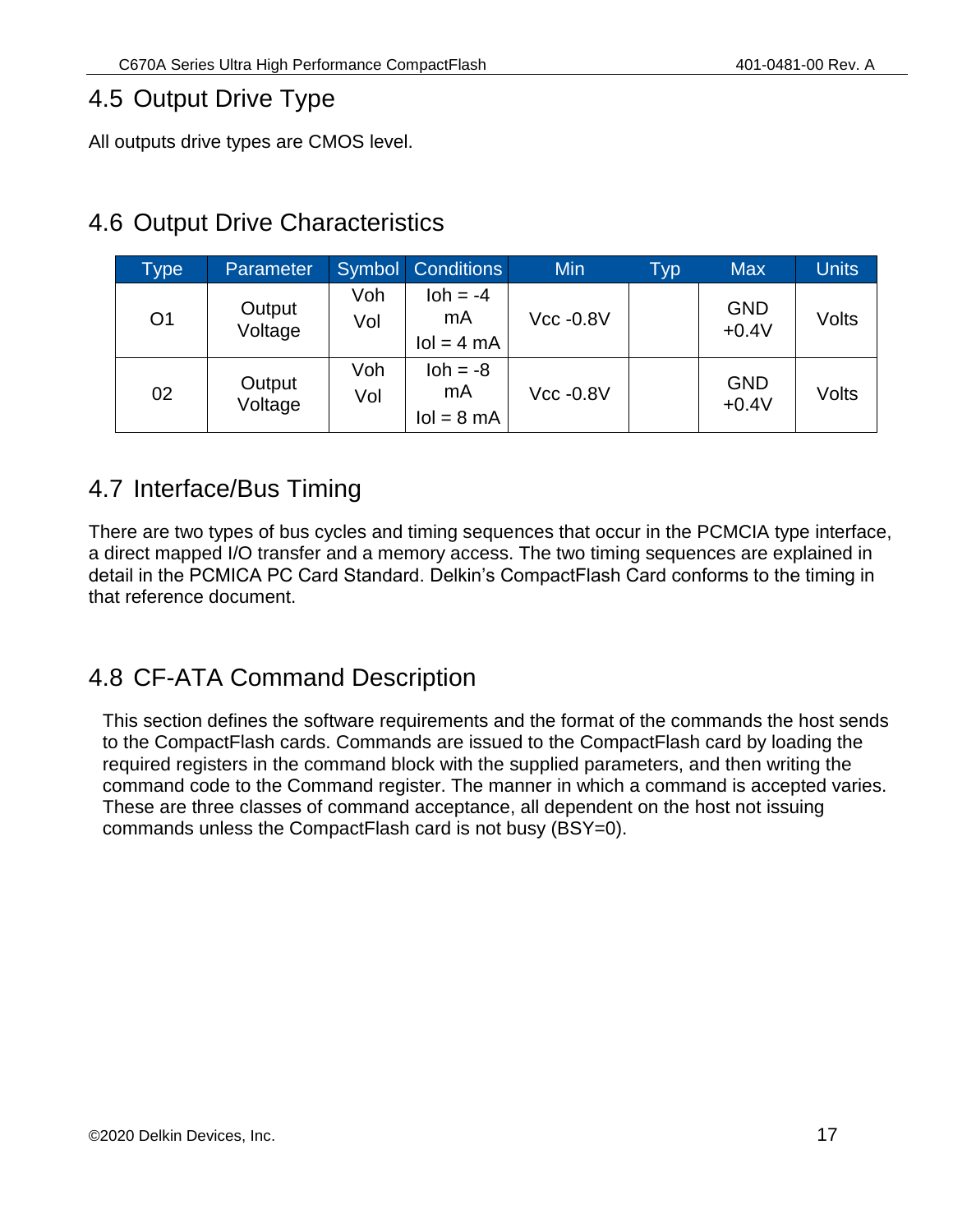#### <span id="page-17-0"></span>**4.8.1 CF-ATA Command set**

The following table summarizes the CF-ATA command set with the paragraphs that follow describing the individual commands and the tasks file for each.

| <b>Class</b>   | <b>COMMAND</b>                                | Code             | <b>FR</b>                | <b>SC</b>   | <b>SN</b>    | <b>CY</b>    | <b>DH</b>      | <b>LBA</b> |
|----------------|-----------------------------------------------|------------------|--------------------------|-------------|--------------|--------------|----------------|------------|
| $\mathbf{1}$   | <b>Check Power Mode</b>                       | E5h or 98h       |                          |             |              | ä,           | D              |            |
| $\mathbf{1}$   | <b>Execute Drive Diagnostic</b>               | 90h              | ÷                        |             |              | ۰            | D              |            |
| $\mathbf{1}$   | Erase Sector(s)                               | C <sub>0</sub> h | ٠                        | Y           | Y            | Y            | Y              | Y          |
| 1              | <b>Flush Cache</b>                            | E7h              | ۰                        |             |              | ۰            | D              |            |
| $\overline{2}$ | <b>Format Track</b>                           | 50h              | ÷,                       | Y           |              | Y            | Y              | Y          |
| $\mathbf{1}$   | <b>Identify Device</b>                        | <b>ECh</b>       | ۰                        |             |              | ۰            | D              |            |
| 1              | Idle                                          | E3h or 97h       | ÷,                       | Y           |              |              | D              |            |
| 1              | Idle Immediate                                | E1h or 95h       | $\overline{\phantom{a}}$ |             |              | ۰            | D              |            |
| $\mathbf{1}$   | <b>Initialize Drive Parameters</b>            | 91h              | $\overline{\phantom{a}}$ | Y           |              |              | Y              |            |
| $\mathbf{1}$   | Key Management Structure Read                 | B9 Feature 0-127 | C                        | $\mathsf C$ | $\mathsf{C}$ | $\mathsf{C}$ | D <sub>C</sub> |            |
| $\mathbf{1}$   | Key Management Read Keying<br>Material        | B9 Feature 80    | C                        | $\mathsf C$ | $\mathsf{C}$ | $\mathsf{C}$ | D <sub>C</sub> |            |
| $\overline{2}$ | Key Management Change Key<br>Management Value | B9 Feature 81    | $\mathsf C$              | $\mathsf C$ | $\mathsf{C}$ | $\mathsf{C}$ | D <sub>C</sub> |            |
| 1              | <b>NOP</b>                                    | 00h              | ÷                        |             |              | ۰            | D              |            |
| 1              | <b>Read Buffer</b>                            | E4h              |                          |             |              |              | D              |            |
| 1              | Read DMA                                      | C8h              | $\overline{\phantom{a}}$ | Υ           | Υ            | Y            | Y              | Y          |
| $\mathbf{1}$   | Read Long Sector                              | 22h or 23h       | -                        | ٠           | Y            | Y            | Υ              | Y          |
| $\mathbf{1}$   | <b>Read Multiple</b>                          | C4h              | ٠                        | Y           | Y            | Y            | Υ              | Y          |
| $\mathbf{1}$   | Read Sector(s)                                | 20h or 21h       | ٠                        | Y           | Y            | Y            | Υ              | Y          |
| $\mathbf{1}$   | Read Verify Sector(s)                         | 40h or 41h       | -                        | Y           | Υ            | Υ            | Υ              | Y          |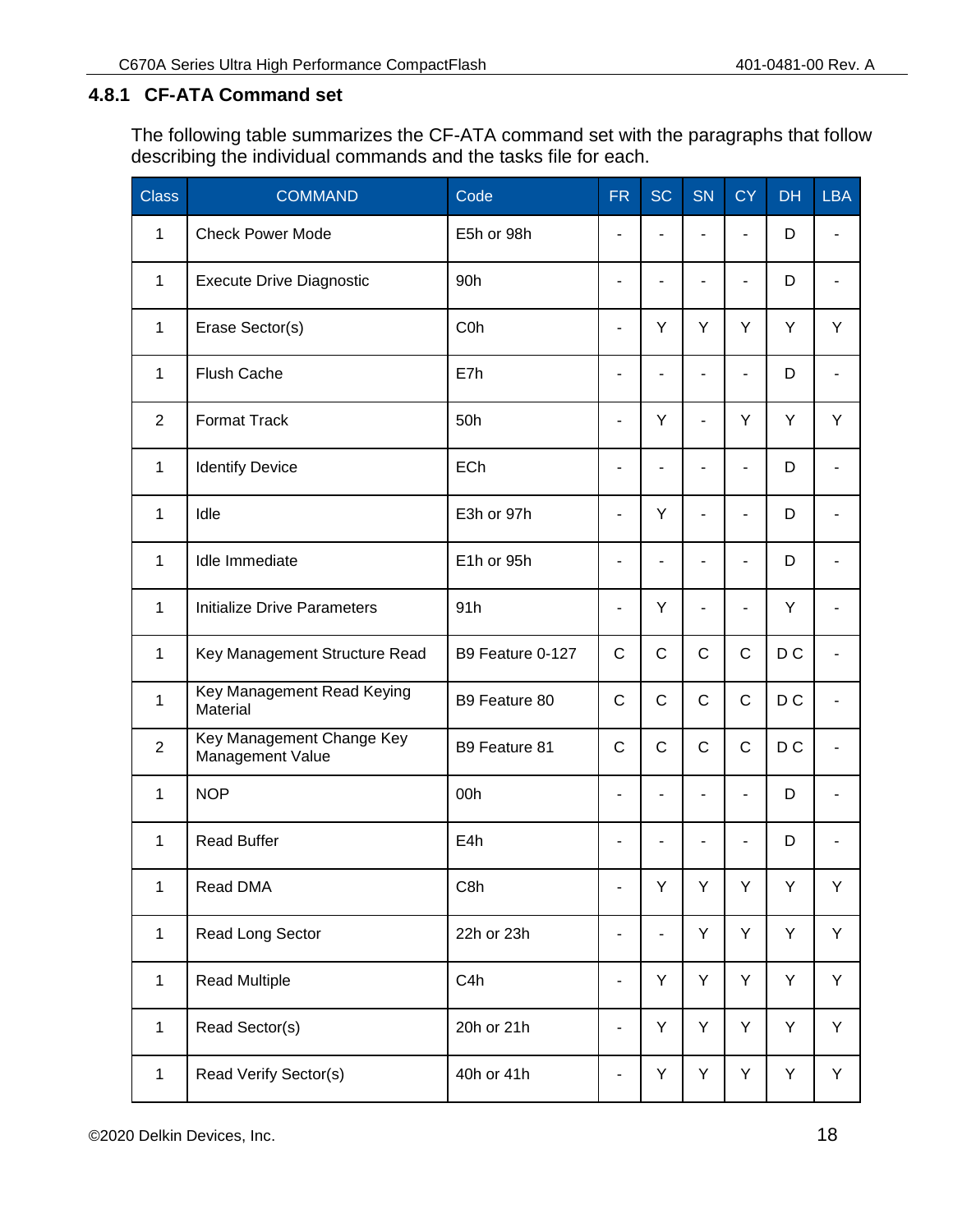| <b>Class</b>   | <b>COMMAND</b>                | Code             | <b>FR</b>                    | <b>SC</b>                    | <b>SN</b>                | <b>CY</b>                | <b>DH</b> | <b>LBA</b>               |
|----------------|-------------------------------|------------------|------------------------------|------------------------------|--------------------------|--------------------------|-----------|--------------------------|
| $\mathbf{1}$   | Recalibrate                   | 1Xh              | $\overline{\phantom{a}}$     | $\overline{\phantom{a}}$     | ٠                        | $\overline{\phantom{a}}$ | D         |                          |
| $\mathbf{1}$   | <b>Request Sense</b>          | 03h              | ÷                            | L,                           | $\blacksquare$           | $\overline{\phantom{a}}$ | D         |                          |
| $\mathbf{1}$   | Security Disable Password     | F6h              | $\qquad \qquad \blacksquare$ | $\overline{\phantom{a}}$     | $\blacksquare$           | $\overline{\phantom{m}}$ | D         | $\blacksquare$           |
| $\mathbf{1}$   | <b>Security Erase Prepare</b> | F <sub>3</sub> h | $\overline{\phantom{a}}$     | ä,                           | $\blacksquare$           | ä,                       | D         |                          |
| $\mathbf{1}$   | Security Erase Unit           | F4h              | $\qquad \qquad \blacksquare$ | $\overline{\phantom{a}}$     | $\blacksquare$           | $\overline{\phantom{m}}$ | D         | $\blacksquare$           |
| $\mathbf{1}$   | <b>Security Freeze Lock</b>   | F <sub>5</sub> h | $\overline{\phantom{a}}$     |                              | $\blacksquare$           | ä,                       | D         |                          |
| $\mathbf{1}$   | Security Set Password         | F <sub>1</sub> h | $\overline{\phantom{a}}$     | $\blacksquare$               | $\blacksquare$           | $\overline{\phantom{a}}$ | D         | $\blacksquare$           |
| $\mathbf{1}$   | <b>Security Unlock</b>        | F <sub>2</sub> h | $\blacksquare$               | ÷                            | $\blacksquare$           | $\blacksquare$           | D         |                          |
| $\mathbf{1}$   | <b>Seek</b>                   | 7Xh              | $\overline{\phantom{a}}$     | $\blacksquare$               | Y                        | Y                        | Y         | Y                        |
| $\mathbf{1}$   | <b>Set Features</b>           | EFh              | Υ                            | $\blacksquare$               | $\blacksquare$           | $\overline{\phantom{a}}$ | D         |                          |
| $\mathbf{1}$   | Set Multiple Mode             | C6h              | $\overline{\phantom{0}}$     | Y                            | $\blacksquare$           | $\overline{\phantom{a}}$ | D         | $\blacksquare$           |
| $\mathbf{1}$   | Set Sleep Mode                | E6h or 99h       | $\blacksquare$               | $\blacksquare$               | $\blacksquare$           | $\overline{\phantom{a}}$ | D         |                          |
| $\mathbf{1}$   | Standby                       | E2h or 96h       | $\blacksquare$               | $\overline{\phantom{a}}$     | $\blacksquare$           | $\overline{\phantom{m}}$ | D         |                          |
| $\mathbf{1}$   | Standby Immediate             | E0h or 94h       | ٠                            |                              |                          |                          | D         |                          |
| $\mathbf{1}$   | <b>Translate Sector</b>       | 87h              | $\qquad \qquad \blacksquare$ | Υ                            | Y                        | Y                        | Y         | Υ                        |
| $\mathbf{1}$   | Wear Level                    | F <sub>5</sub> h | $\qquad \qquad \blacksquare$ | $\overline{\phantom{a}}$     | $\blacksquare$           | $\overline{\phantom{0}}$ | Y         | $\overline{\phantom{a}}$ |
| $\mathbf{2}$   | <b>Write Buffer</b>           | E8h              | $\qquad \qquad \blacksquare$ | $\qquad \qquad \blacksquare$ | $\overline{\phantom{a}}$ | $\overline{\phantom{m}}$ | D         | $\overline{\phantom{a}}$ |
| $\overline{2}$ | Write DMA                     | CAh              | $\qquad \qquad \blacksquare$ | Y                            | Y                        | Y                        | Υ         | Y                        |
| $\mathbf{2}$   | Write Long Sector             | 32h or 33h       | $\qquad \qquad \blacksquare$ | $\blacksquare$               | Y                        | Y                        | Y         | Y                        |
| $\mathfrak{S}$ | <b>Write Multiple</b>         | C <sub>5</sub> h | $\qquad \qquad \blacksquare$ | Y                            | Y                        | Y                        | Υ         | Y                        |
| $\mathfrak{S}$ | Write Multiple w/o Erase      | CDh              | $\qquad \qquad \blacksquare$ | Y                            | Υ                        | Υ                        | Υ         | Y                        |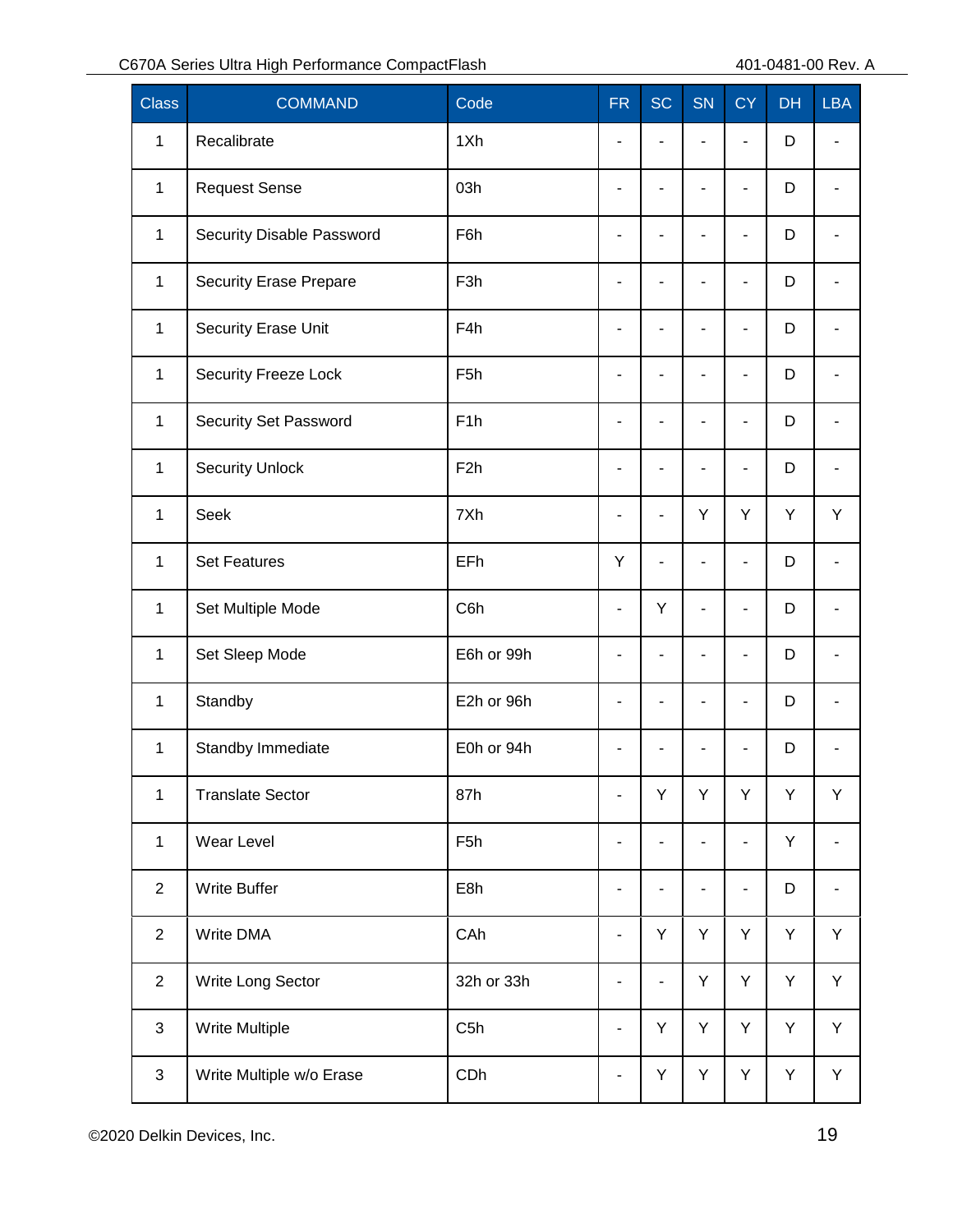| <b>Class</b> | <b>COMMAND</b>            | Code       | <b>FR</b> | <b>SC</b> | <b>SN</b> | CY | <b>DH</b> | <b>LBA</b>   |
|--------------|---------------------------|------------|-----------|-----------|-----------|----|-----------|--------------|
| 2            | Write Sector(s)           | 30h or 31h | -         | ◡         |           | v  | v         | $\checkmark$ |
| 2            | Write Sector(s) w/o Erase | 38h        | -         | ν         |           | v  | v         | v            |
| 3            | <b>Write Verify</b>       | 3Ch        | -         | ν         |           | v  | v         |              |

- 1. FR = Features Register
- 2. SC = Sector Count Register
- 3. SN = Sector Number Register
- 4. CY = Cylinder Register
- 5. DH = Card/Drive/Head Register
- 6. LBA = Logical Block Address Mode Supported (see command description for use).
- 7.  $Y =$  The register contains a valid parameter for this command.
- 8. For the Drive/Head Register:
	- Y both the CompactFlash card and head parameters are used;
	- D only the CompactFlash card parameter is valid and not the head parameter.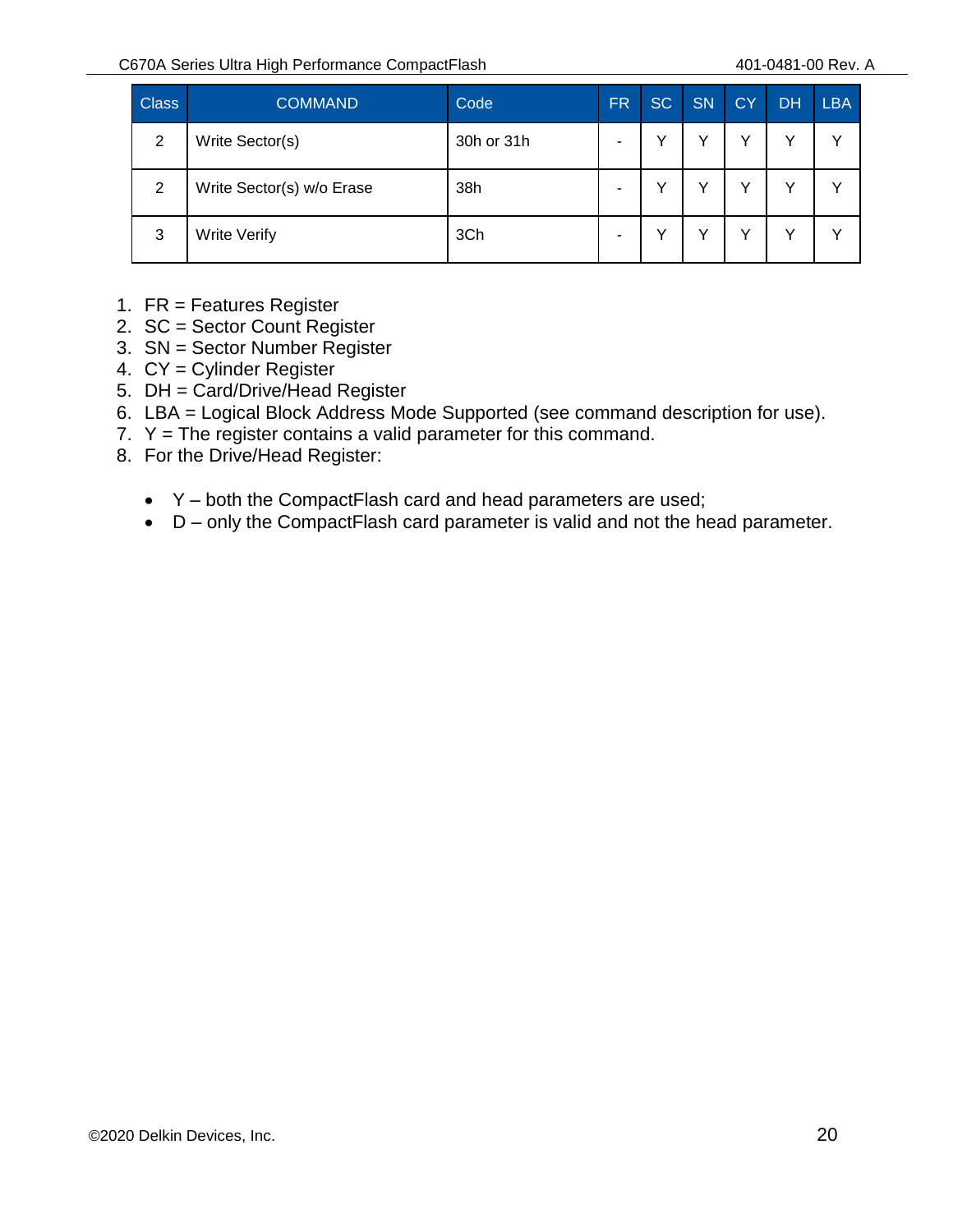# <span id="page-20-0"></span>**5.0 Comparing CF-ATA to PC Card-ATA and True IDE**

This section details the differences between CF-ATA when compared to the *PC Card-ATA* and *True IDE*.

#### <span id="page-20-1"></span>5.1 Electrical Differences

#### <span id="page-20-2"></span>**5.1.1 TTL Compatibility**

CF is not TTL compatible, it is a purely CMOS interface. Refer to Electrical Specification section covered earlier in this document.

#### <span id="page-20-3"></span>**5.1.2 Pull Up Resistor Input Leakage Current**

The minimum pull up input leakage current is 50K ohms rather than the 10K ohms stated in the PCMCIA specification.

#### <span id="page-20-4"></span>5.2 Functional Differences

#### <span id="page-20-5"></span>**5.2.1 Additional Set Features Codes in CF-ATA**

The following *Set Features* codes provide additional functionality in CF-ATA, but are not standard in PC Card-ATA or True IDE:

- 1. 69H, Accepted for backward compatibility
- 2. 96H, Accepted for backward compatibility
- 3. 97H, Accepted for backward compatibility
- 4. 9AH, Set the host current source capability

#### <span id="page-20-6"></span>**5.2.2 Additional Commands in CF-ATA**

The following commands provide additional functionality in CF-ATA, but are not standard PC Card-ATA commands.

PC Card-ATA and True IDE define the following command codes as *vendor unique*:

- 1. C0H, Erase Sectors
- 2. 87H, Translate Sector
- 3. F5H, Wear Level

PC Card-ATA and True IDE define the following command codes as *reserved*:

- 1. 03H, Request Sense
- 2. 38H, Write Without Erase
- 3. CDH, Write Multiple Without Erase

#### <span id="page-20-7"></span>**5.2.3 Idle Timer**

The CF-ATA Idle timer uses an increment value of 5 ms, rather than the 5 second minimum increment value specified in PC Card-ATA/True IDE.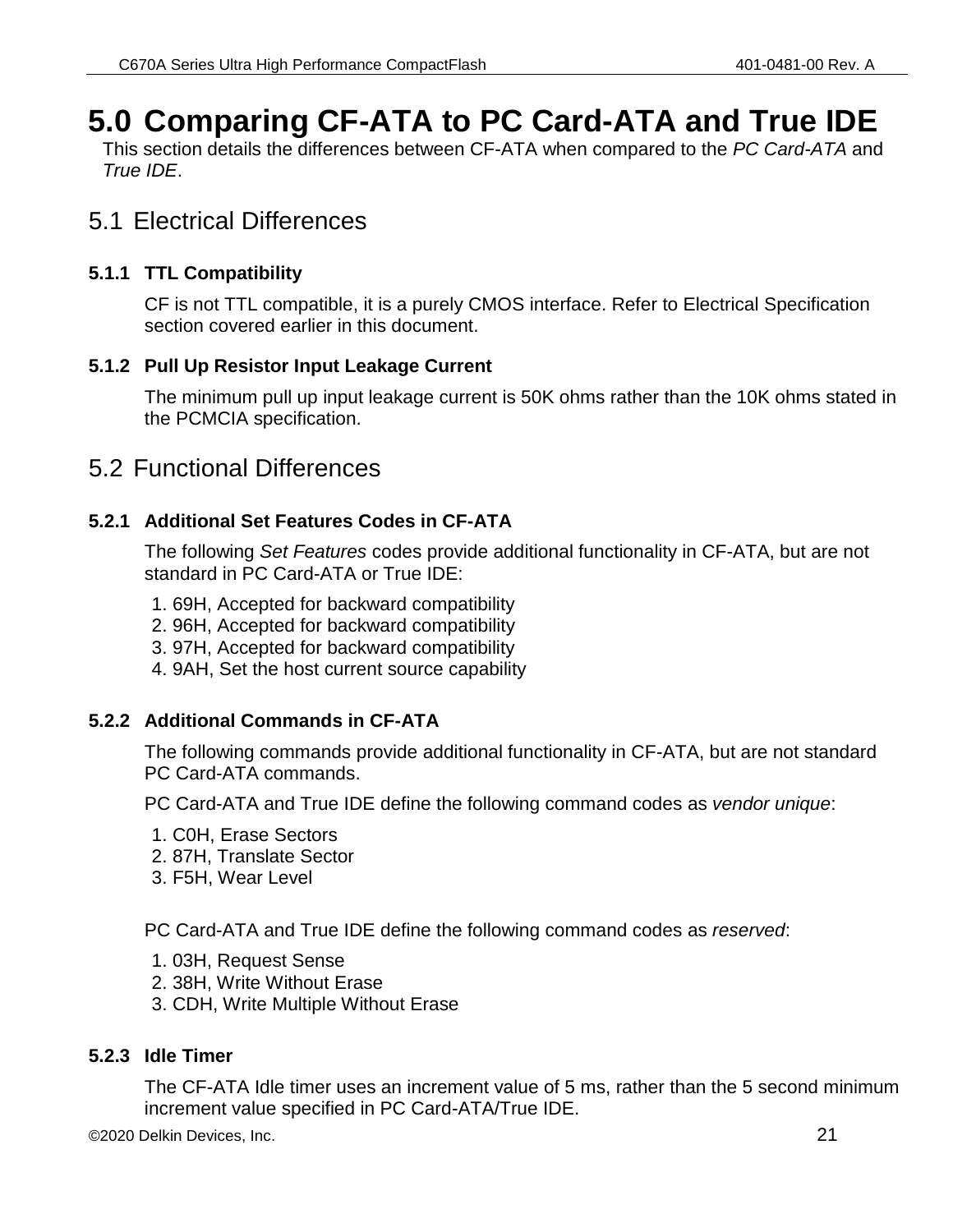#### <span id="page-21-0"></span>**5.2.4 Recovery from Sleep Mode**

For CF devices, recovery from sleep mode is accomplished by issuing another command to the device. A hardware or software reset is not required.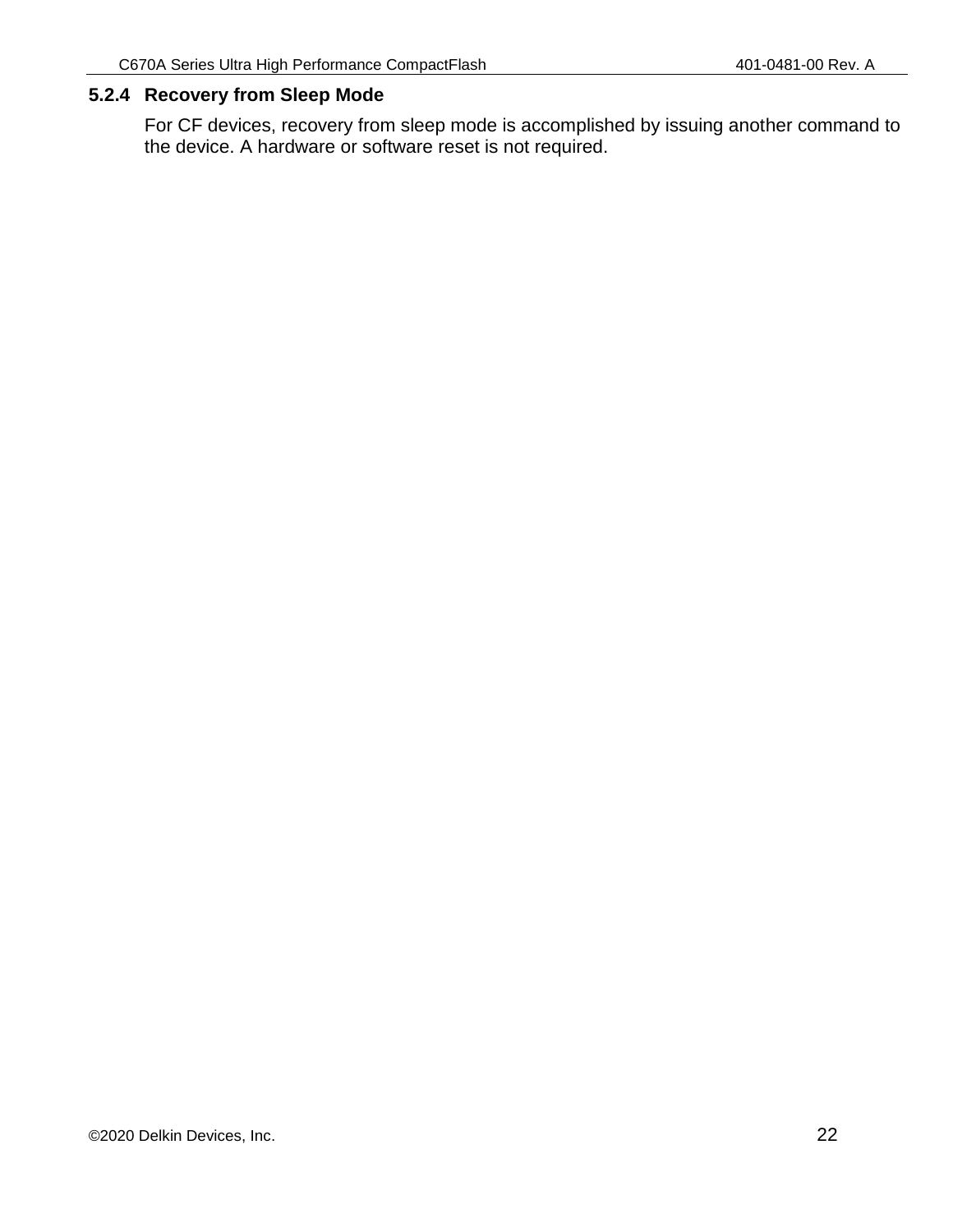# <span id="page-22-0"></span>**6.0 SMART Feature Set**

Delkin Devices Ultra High Performance CF cards support the SMART command set and defines some vendor-specific data to report spare/bad block numbers in each memory management unit.

| Value            | Command                         | Value            | Command                         |
|------------------|---------------------------------|------------------|---------------------------------|
| D <sub>0</sub> h | Read Data                       | D <sub>5</sub> h | Reserved                        |
| D <sub>1</sub> h | <b>Read Attribute Threshold</b> | D6h              | Reserved                        |
| D <sub>2</sub> h | Enable / Disable Autosave       | D <sub>8</sub> h | <b>Enable SMART Operations</b>  |
| D <sub>3</sub> h | Save Attribute Values           | D <sub>9</sub> h | <b>Disable SMART Operations</b> |
| D <sub>4</sub> h | Execute OFF-LINE Immediate      | DAh              | <b>Return Status</b>            |

If the reserved size is below the threshold, the status can be read from the Cylinder Register using the Return Status command (DAh.)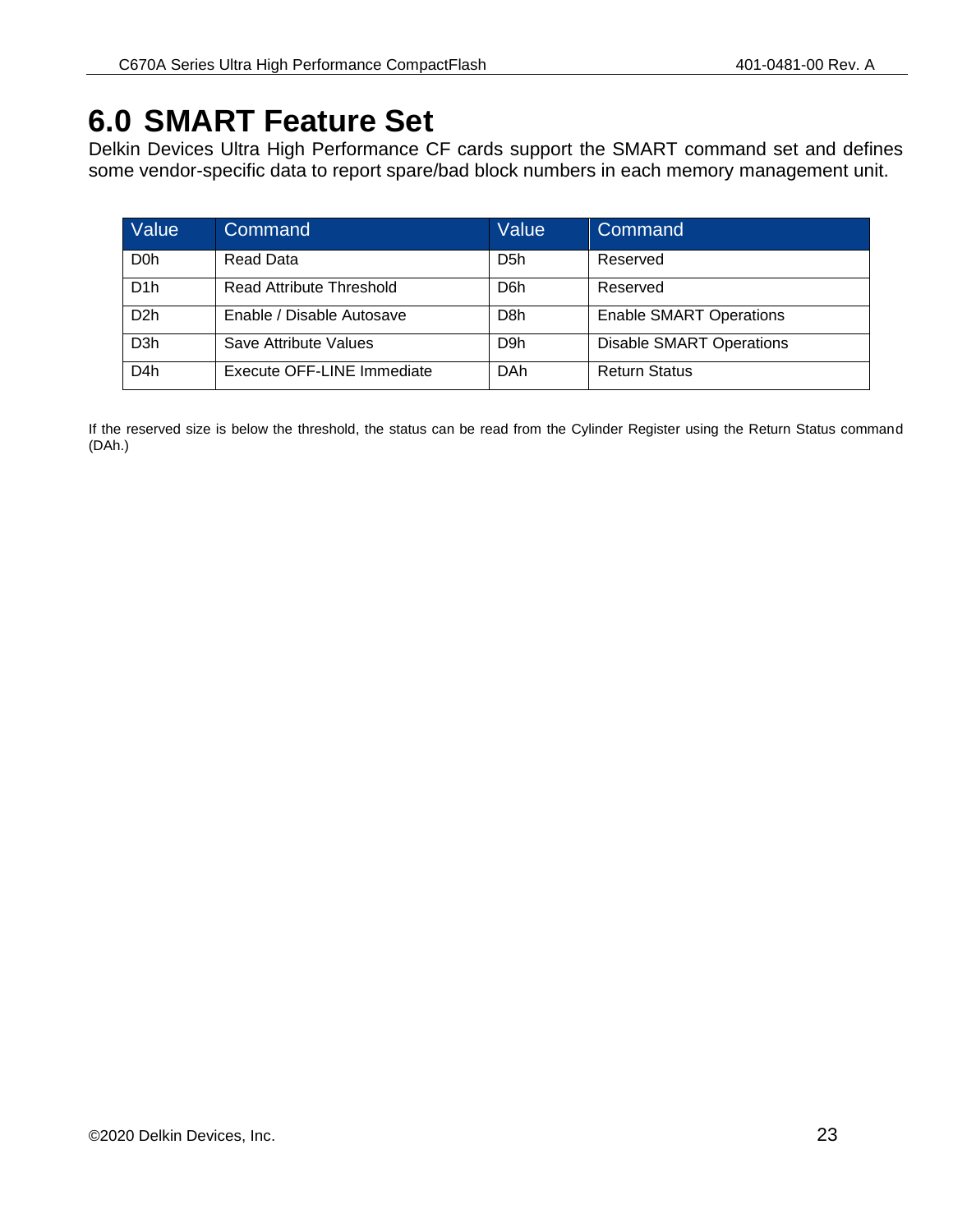#### <span id="page-23-0"></span>6.1 SMART Data Structure

The following 512 bytes make up the device SMART data structure. Users can obtain the data using the "Read Data" command (D0h.)

| <b>Byte</b> | F/V               | <b>Description</b>                                                  |  |  |  |
|-------------|-------------------|---------------------------------------------------------------------|--|--|--|
| $0 - 1$     | X                 | Revision code                                                       |  |  |  |
| $2 - 361$   | X                 | Vendor specific (see Section 6.2 for details)                       |  |  |  |
| 362         | $\overline{\vee}$ | Off-line data collection status                                     |  |  |  |
| 363         | X                 | Self-test execution status byte                                     |  |  |  |
| $364 - 365$ | V                 | Total time in seconds to complete off-line data collection activity |  |  |  |
| 366         | X                 | Vendor specific                                                     |  |  |  |
| 367         | F                 | Off-line data collection capability                                 |  |  |  |
| $368 - 369$ | F                 | <b>SMART</b> capability                                             |  |  |  |
| 370         | F                 | Error logging capability                                            |  |  |  |
|             |                   | 7-1 Reserved                                                        |  |  |  |
|             |                   | 1= Device error logging supported<br>$\Omega$                       |  |  |  |
| 371         | X                 | Vendor specific                                                     |  |  |  |
| 372         | F                 | Short self-test routine recommended polling time (in minutes)       |  |  |  |
| 373         | F                 | Extended self-test routine recommended polling time (in minutes)    |  |  |  |
| 374         | F                 | Conveyance self-test routine recommended polling time (in minutes)  |  |  |  |
| $375 - 385$ | $\mathsf{R}$      | Reserved                                                            |  |  |  |
| $386 - 395$ | F                 | Firmware Revision / Date Code                                       |  |  |  |
| $396 - 399$ | R                 | Reserved                                                            |  |  |  |
| $400 - 406$ | F                 | Controller                                                          |  |  |  |
| $407 - 511$ | X                 | Reserved                                                            |  |  |  |

#### Notes:

- 1.  $F =$  content (byte) is fixed and does not change
- 2.  $V =$  content (byte) is variable and may change depending on the state of the device or the commands executed by the device
- 3. X = content (byte) is vendor specific and may be fixed or variable
- 4. R = content (byte) is reserved and shall be zero.